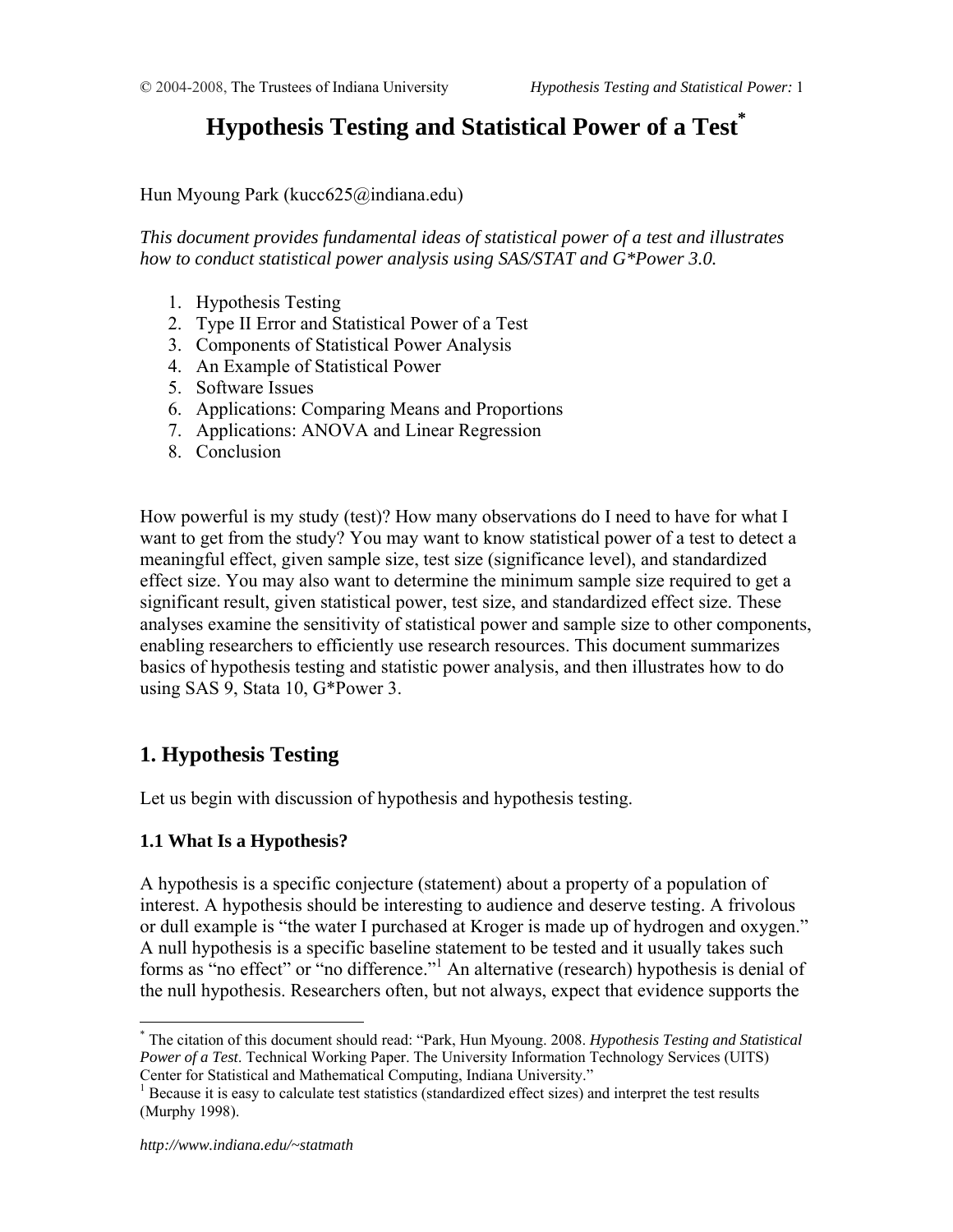alternative hypothesis. A hypothesis is either two-tailed (e.g.,  $H_0 : \mu = 0$ ) or one-tailed (e.g.,  $H_0: \mu \ge 0$  or  $H_0: \mu \le 0$ ).<sup>2</sup> A two-tailed test considers both extremes (left and right) of a probability distribution.

*A good hypothesis should be specific* enough to be falsifiable; otherwise, the hypothesis cannot be tested successfully. Second, a *hypothesis is a conjecture about a population (parameter), not about a sample (statistic).* Thus,  $H_0 : \bar{x} = 0$  is not valid because we can compute and know the sample mean  $\bar{x}$  from a sample. Finally, a *valid hypothesis is not based on the sample to be used to test the hypothesis*. This tautological logic does not generate any productive information.<sup>3</sup>

## **1.2 Hypothesis Testing**

Hypothesis testing is a scientific process to examine if a hypothesis is plausible or not. In general, hypothesis testing follows next five steps.

- 1) State a null and alternative *hypothesis* clearly (one-tailed or two-tailed test)
- 2) Determine a *test size* (*significance level*). Pay attention to whether a test is onetailed or two-tailed to get the right critical value and rejection region.
- 3) Compute a *test statistic* and *p-value* or construct the confidence interval, depending on testing approach.
- 4) Decision-making: reject or do not reject the null hypothesis by comparing the subjective criterion in 2) and the objective test statistic or p-value calculated in 3)
- 5) Draw a conclusion and interpret substantively.

There are three approaches of hypothesis testing. Each approach requires different subjective criteria and objective statistics but ends up with the same conclusion.

| <b>Step</b> | <b>Test Statistic Approach</b>                              | P-Value Approach                              | Confidence Interval Approach                                              |
|-------------|-------------------------------------------------------------|-----------------------------------------------|---------------------------------------------------------------------------|
|             | State $H_0$ and $H_a$                                       | State $H_0$ and $H_a$                         | State $H_0$ and $H_a$                                                     |
| 2           | Determine test size $\alpha$ and<br>find the critical value | Determine test size $\alpha$                  | Determine test size $\alpha$ or 1- $\alpha$ , and<br>a hypothesized value |
|             | Compute a test statistic                                    | Compute a test statistic and<br>its p-value   | Construct the $(1 - \alpha)100\%$<br>confidence interval                  |
| 4           | Reject $H_0$ if TS > CV                                     | Reject H <sub>0</sub> if p-value $\lt \alpha$ | Reject $H_0$ if a hypothesized value<br>does not exist in CI              |
| 5           | Substantive interpretation                                  | Substantive interpretation                    | Substantive interpretation                                                |

**Table 1. Three Approaches of Hypothesis Testing** 

\* TS (test statistic), CV (critical value), and CI (confidence interval)

The classical *test statistic approach* computes a test statistic from empirical data and then compares it with a critical value. If the test statistic is larger than the critical value or if the test statistic falls into the rejection region, the null hypothesis is rejected. In the *pvalue approach*, researchers compute the p-value on the basis of a test statistic and then

 $\overline{a}$ 

<sup>&</sup>lt;sup>2</sup>  $\mu$  (Mu) represents a population mean, while  $\bar{x}$  denotes a sample mean.<br><sup>3</sup> This behavior, often called "data fishing" just hunta a model that heat fit

 $3$  This behavior, often called "data fishing," just hunts a model that best fits the sample, not the population.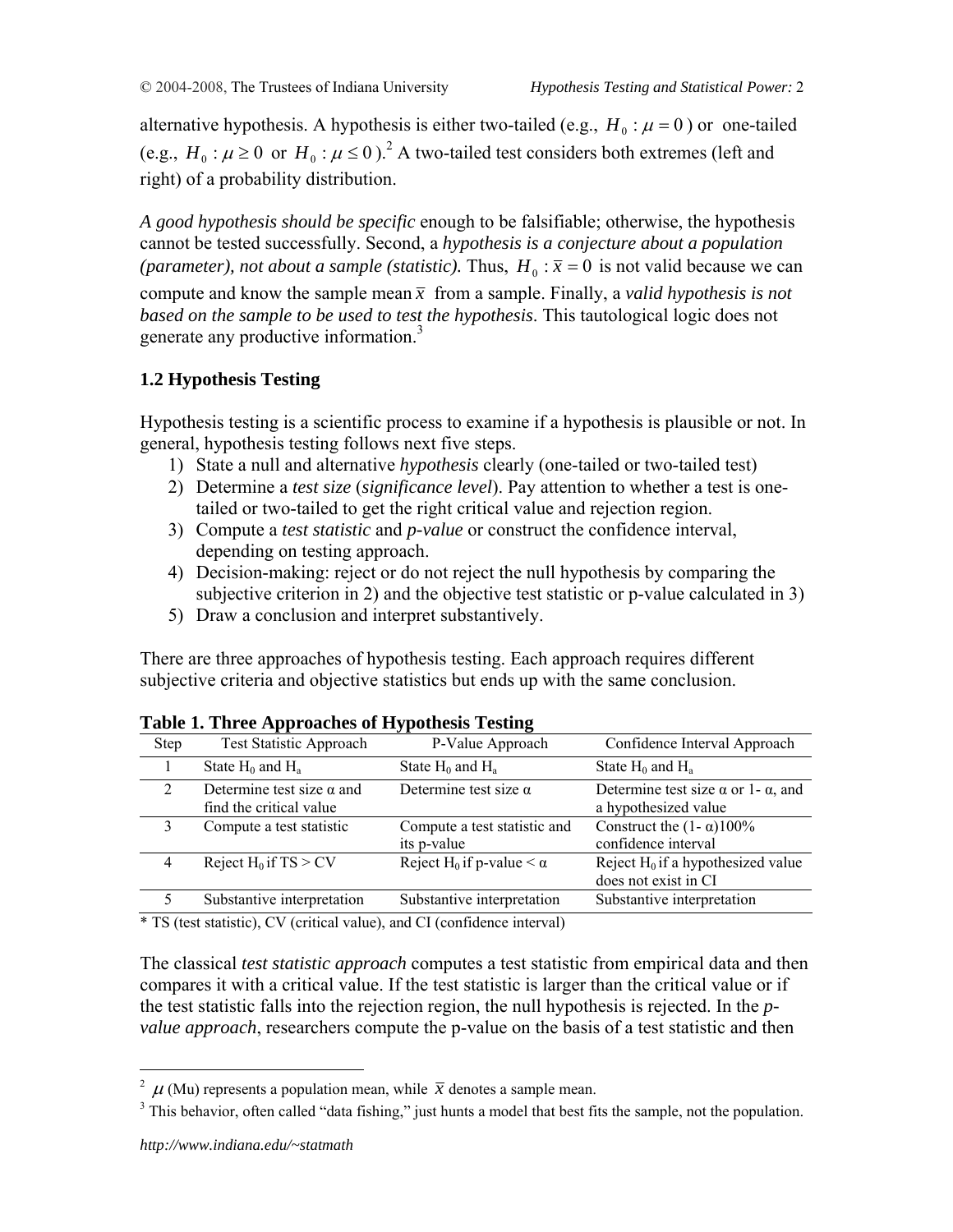compare it with the significance level (test size). If the p-value is smaller than the significance level, researches reject the null hypothesis. A *p-value* is considered as amount of risk that researchers have to take when rejecting the null hypothesis. Finally, the *confidence interval approach* constructs the confidence interval and examines if a hypothesized value falls into the interval. The null hypothesis is rejected if the hypothesized value does not exist within the confidence interval. Table 1 compares these three approaches.

## **1.3 Type I Error and Test Size (Significance Level)**

The *size of a test*, often called *significance level*, is the probability of committing a Type I error. A Type I error occurs when a null hypothesis is rejected when it is true (Table 1). This test size is denoted by α (*alpha*). The 1- α is called the *confidence level*, which is used in the form of the  $(1 - \alpha)^*100$  percent confidence interval of a parameter.

## **Table 2. Size and Statistical Power of a Test**

|                | Do not reject $H_0$           | Reject $H_0$                                   |
|----------------|-------------------------------|------------------------------------------------|
| $H_0$ is true  | Correct Decision              | Type I Error                                   |
|                | $1-\alpha$ : Confidence level | $\alpha$ : Size of a test (Significance level) |
| $H_0$ is false | Type II Error                 | Correct Decision                               |
|                |                               | $1-8$ : Power of a test                        |





*http://www.indiana.edu/~statmath*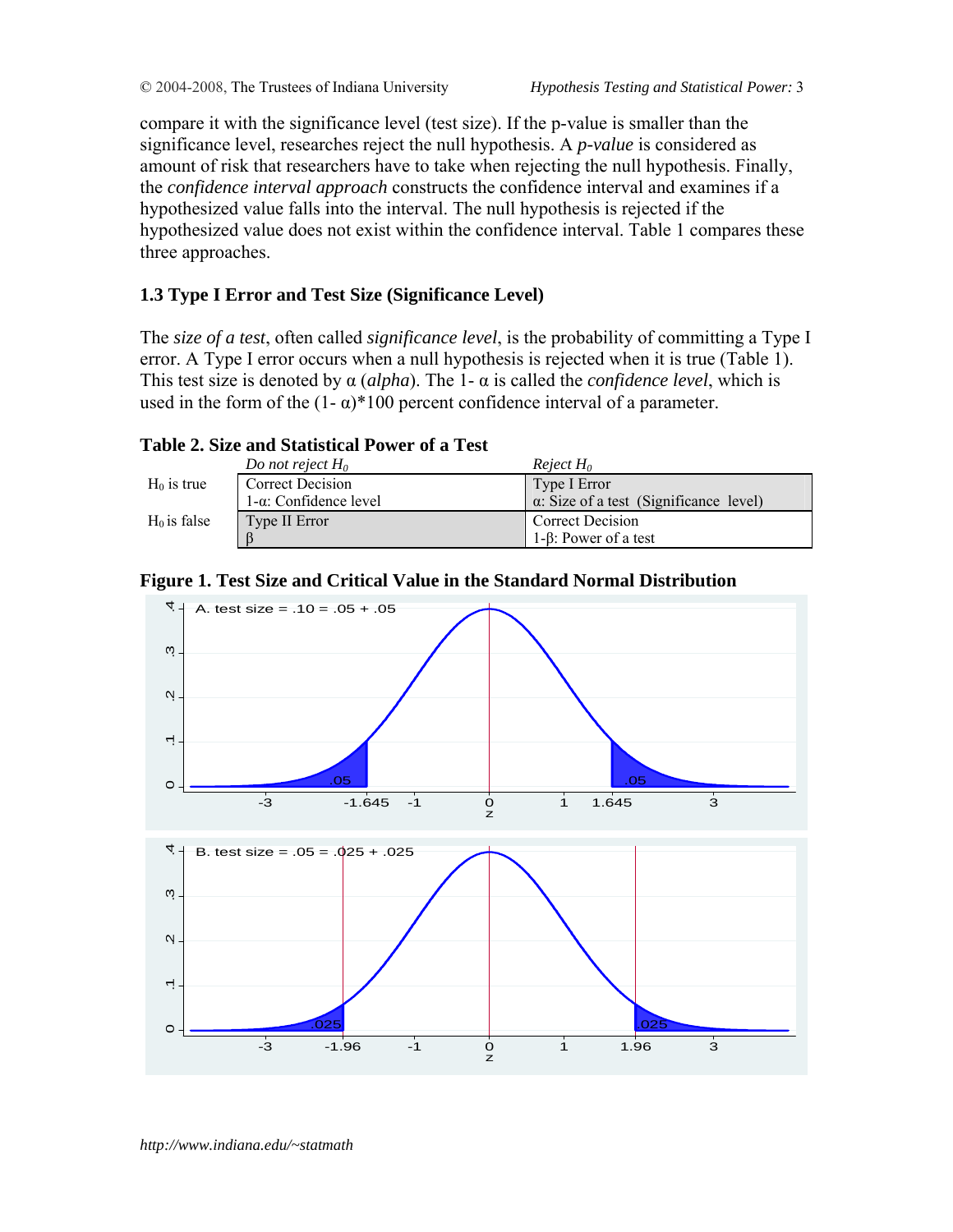In a two-tailed test, the test size (significance level) is the sum of two symmetric areas of both tails of a probability distribution. See the shaded areas of two standard normal distributions in Figure 1. These areas, surrounded by the probability distribution curve, xaxis, and a particular value (critical value), are called *rejection regions* in the sense that we reject the null hypothesis if a test statistic falls into these regions. The test size is a subjective criterion and.10, .05, and .01 levels are conventionally used.

Think about a test size of .10 (see A in Figure 1). .10 is the sum of two rejection regions. The area underneath the probability distribution from a particular value, say 1.645, to the positive infinity is .05. So is the area from -1.645 to the negative infinity. Such a particular value is called the *critical value* of the significance level. In B of Figure 2,  $\pm 1.96$  are the critical values that form two rejection areas of .05 in the standard normal probability distribution. The critical values for the .01 level of the two-tailed test are  $\pm$ 2.58. As test size (significance level) decreases, critical values shift to the extremes; the rejection areas become smaller; and thus, it is less likely to reject the null hypothesis.

Critical values depend on probability distributions (with degrees of freedom) and test types (one-tailed versus two-tailed) as well. For example, the critical values for a twotailed t-test with 20 degrees of freedom are  $\pm 2.086$  at the .05 significance level (Figure 2). When considering the positive side only (one-tailed test), the critical value for the .05 significance level is 1.724. Note that the area underneath the t-distribution from 1.724 to 2.086 is .025; accordingly, the area from 1.724 to the positive infinity is  $.05 = .025 + .025$ .



**Figure 2. Test Size and Critical Value in the T Distribution** 

*http://www.indiana.edu/~statmath*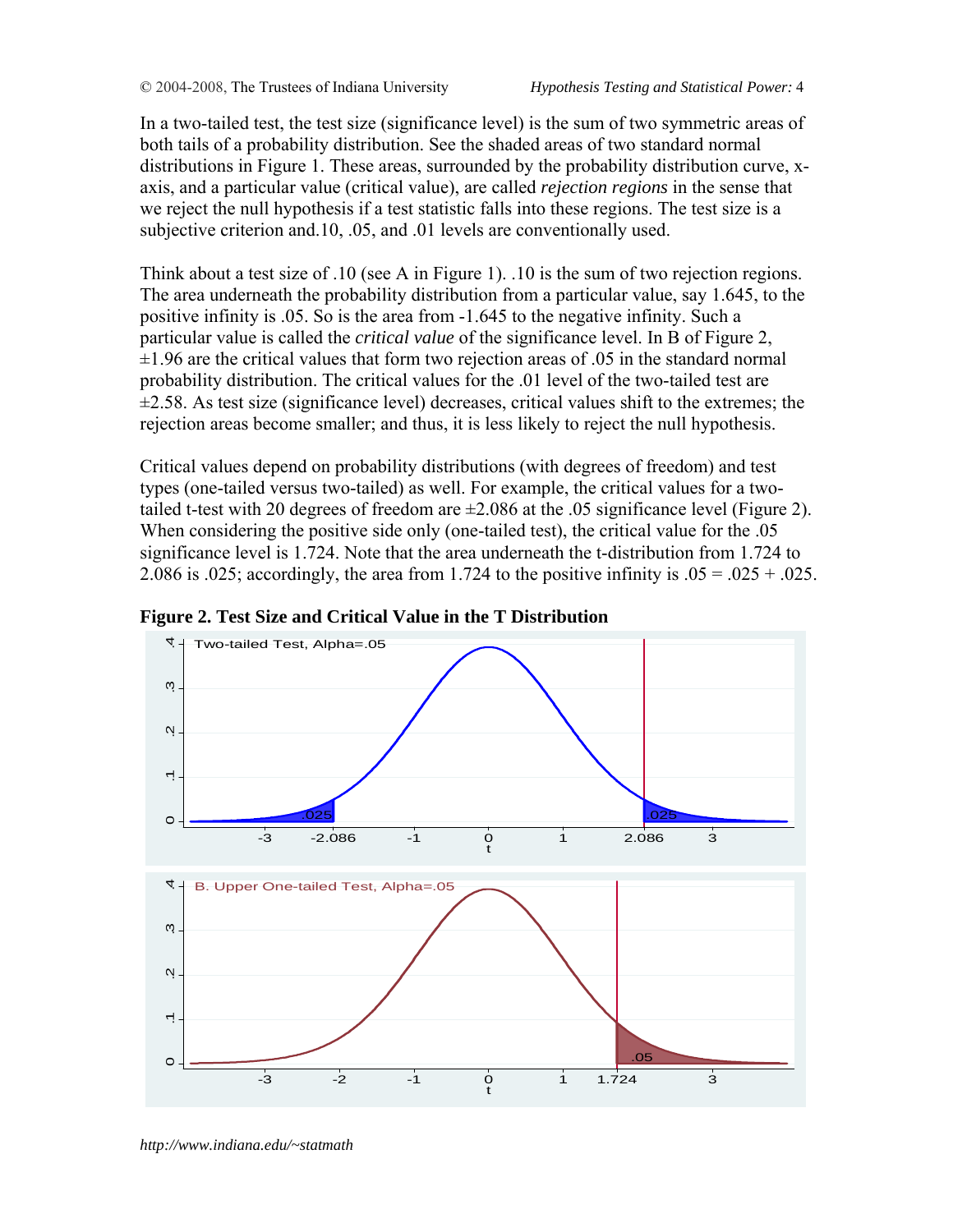How do we substantively understand the test size or significance level? Test size is the extent that we are willing to take a risk of making wrong conclusion. The .05 level means that we are taking a risk of being wrong five times per 100 trials. A hypothesis test using a lenient test size like .10 is more likely to reject the null hypothesis, but its conclusion is less convincing. In contrast, a stringent test size like .01 reports significant effects only when an effect size (deviation from the baseline) is large; instead, the conclusion is more convincing (less risky).

For example, a test statistic of 1.90 in A of Figure 2 is not statistically discernable from zero at the .05 significance level since 7.19 percent (p-value), areas from  $\pm 1.90$  to both extremes, is riskier than our significance level criterion (5%) for the two-tailed test; thus, we do not reject the null hypothesis. However, the test statistic 1.90 is considered exceptional at the .10 significance level, because we are willing to take a risk up to 10 percent but the 1.90 says only about 7 percent of being wrong. Empirical data indicate that it is less risky (about  $7\%$ ) than we thought (10%) to reject the null hypothesis.

When performing a one-tailed test at the .05 level (B of Figure 2), 1.90 is larger than the critical value of 1.724 or 1.90 falls within the rejection region from 1.724 to the positive infinity. The p-value, the area from 1.90 to the positive infinity, is .036, which is smaller (not riskier) than the test size (significance level) .05. Therefore, we can reject the null hypothesis at the .05 level.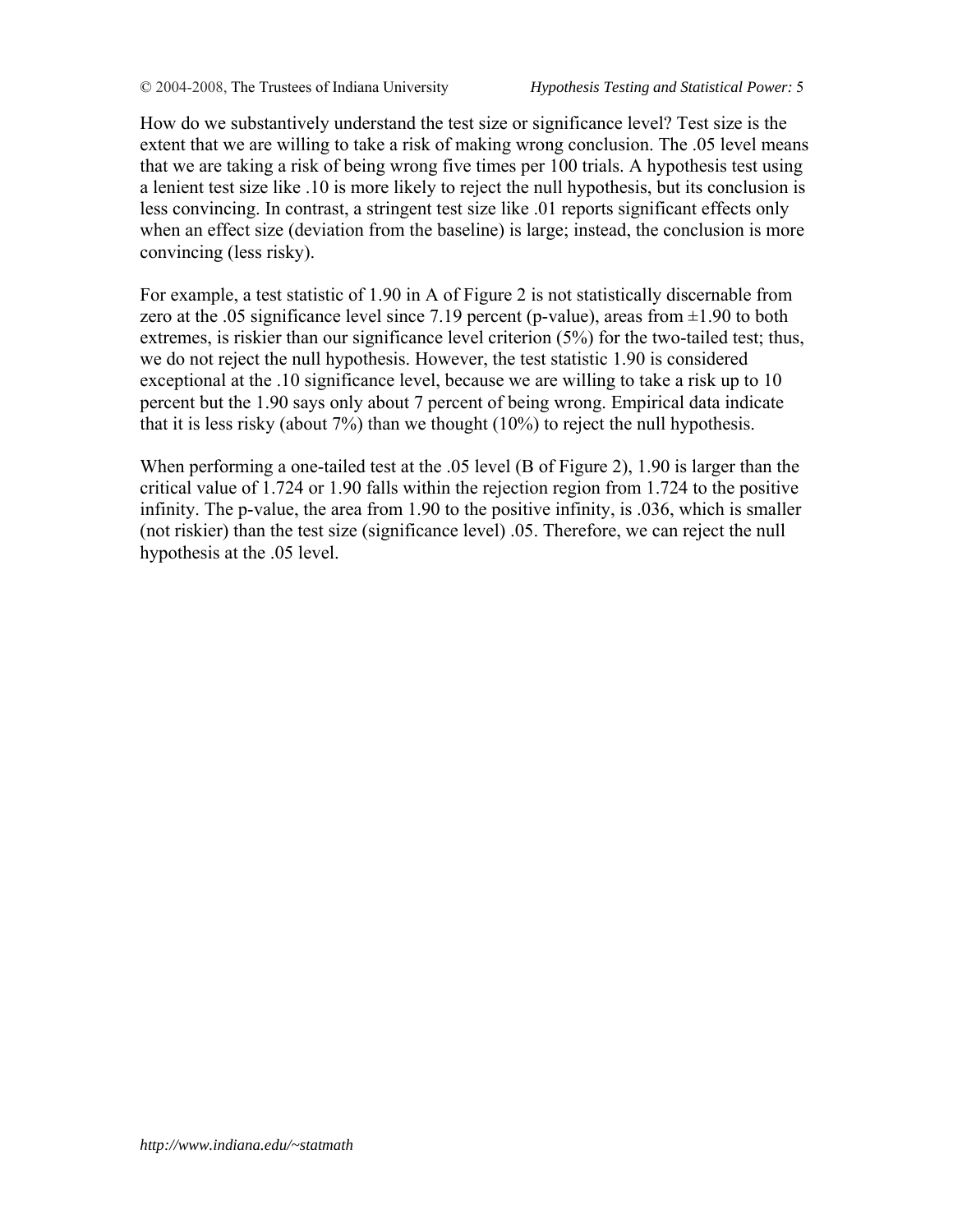# **2. Type II Error and Statistical Power of a Test**

What is the *power of a test*? The power of a statistical test is the probability that it will correctly lead to the rejection of a false null hypothesis (Greene 2000). The statistical power is the ability of a test to detect an effect, if the effect actually exists (High 2000). Cohen (1988) says, it is the probability that it will result in the conclusion that the phenomenon exists (p.4). A statistical power analysis is either retrospective (post hoc) or prospective (a priori). A prospective analysis is often used to determine a required sample size to achieve target statistical power, while a retrospective analysis computes the statistical power of a test given sample size and effect size.<sup>4</sup>



**Figure 3. Type II Error and Statistical Power of a Test** 

The probability of Type I errors is represented by two blue areas in Figure 3 (A). Note that 5.96 is the critical value at the .05 significance level. Suppose the true probability distribution is the normal probability distribution with mean 7 and variance 1, N(7,1), but we mistakenly believe that N(4,1) is the correct distribution. Look at the left-hand side portion of the probability distribution B from the negative infinity to 5.96. What does this portion mean? When we get a test statistic smaller than 5.96, we mistakenly do not reject the null hypothesis because we believe probability distribution A is correct.<sup>5</sup> Therefore,

 $\overline{a}$ 

<sup>4</sup> http://en.wikipedia.org/wiki/Statistical\_power

<sup>&</sup>lt;sup>5</sup> For example, if we get a test statistic of 5, we will not reject the null hypothesis; 5 is not sufficiently far away from the mean 4. However, this is not a correct decision because the true probability distribution is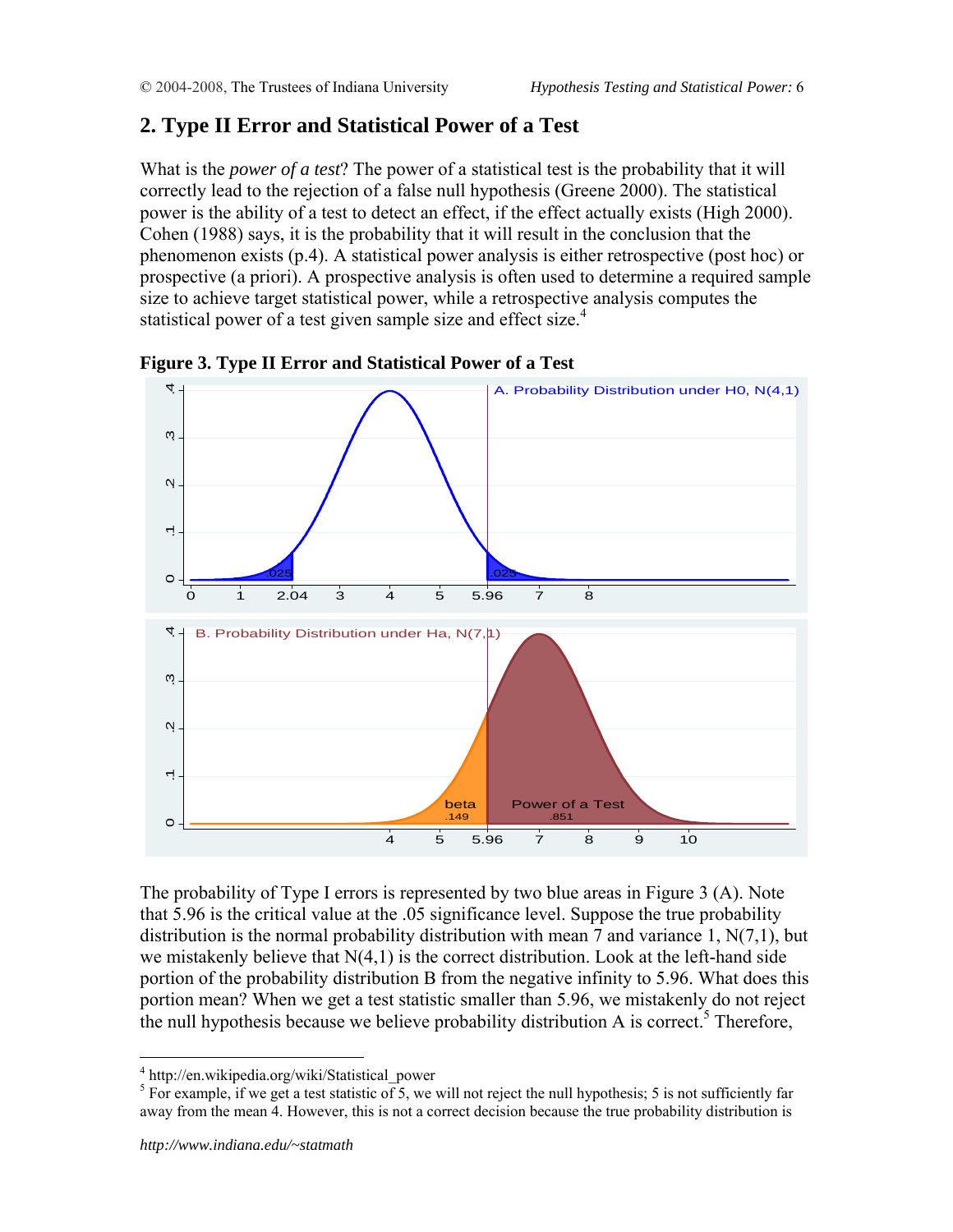the portion in orange is the probability of failing to reject the null hypothesis,  $H_0$ :  $\mu = 4$ , when it is false. This probability of committing *Type II error* is denoted by ß (*beta*)

The right-hand side portion of the probability distribution B is the area underneath the probability distribution B from 5.96 (a critical value in probability distribution A but a particular value in B) to the positive infinity. This is  $1 - \beta$ , which is called the statistical power of a test. As mentioned before, this portion means the probability of rejecting the false null hypothesis  $H_0$ :  $\mu$  = 4 or detecting an effect that actually exists there. This interpretation is indeed appealing to many researchers, but it is neither always conceptually clear nor easy to put it into practice. Conventionally a test with a power greater than  $.8$  (or  $\beta \leq 2$ ) is considered statistically powerful (Mazen, Hemmasi, Lewis 1985).

N(7,1) and the null hypothesis should have been rejected; the test statistic of 5 is sufficiently far away from the mean 7 at the 05 level.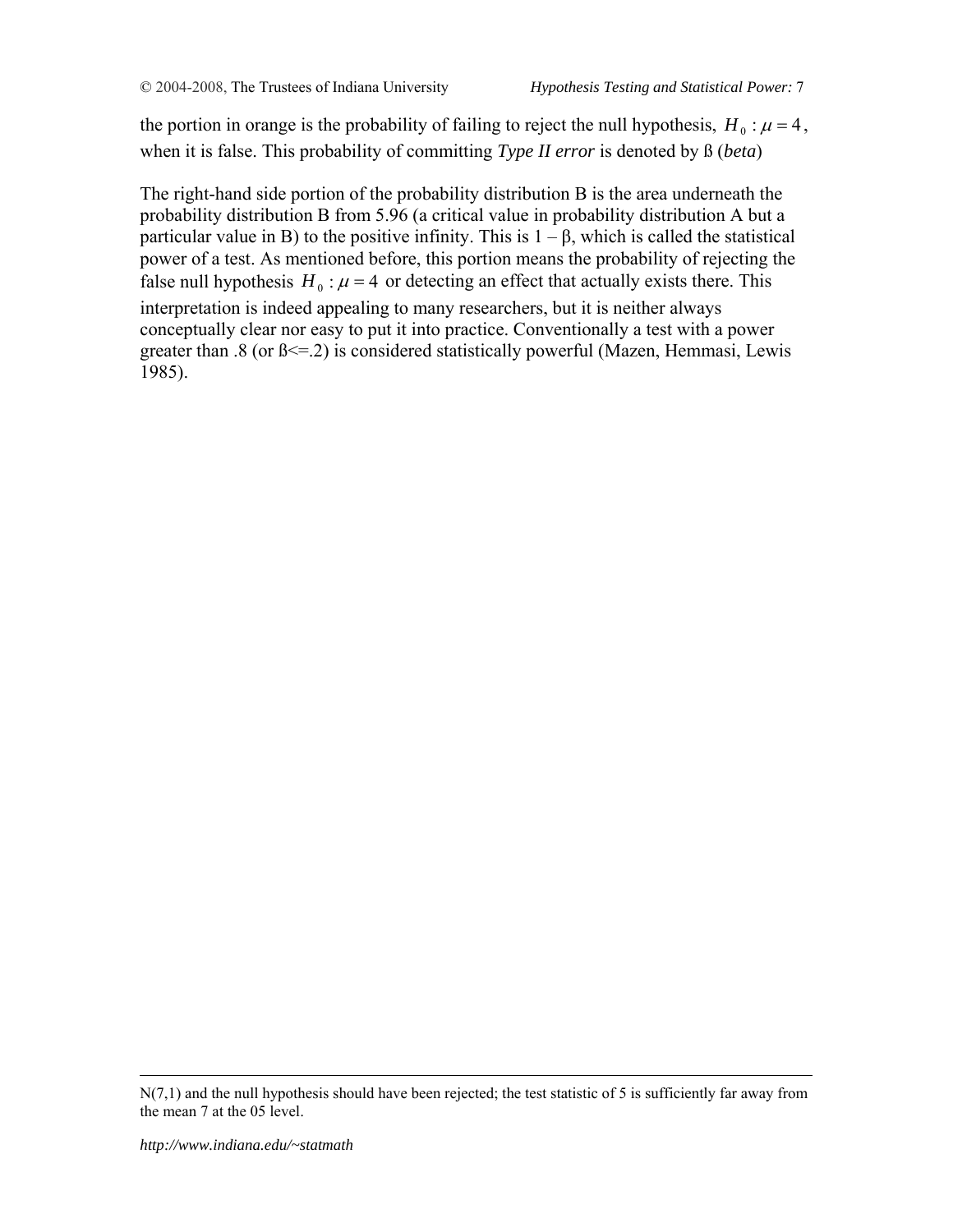## **3. Components of Statistical Power Analysis**

Statistical power analysis explores relationships among following four components (Mazen, Hemmasi, Lewis 1985). Keep in mind that a specific model (test) determines a probability distribution for data generation process and formulas to compute test statistics. For example, a t-test uses the T distribution, while ANOVA computes F scores.

- 1. Standardized effect size: (1) effect size and (2) variation (variability)
- 2. Sample size (N)
- 3. Test size (significance level  $\alpha$ )
- 4. Power of the test  $(1-\beta)$

A *standardized effect size*, a test statistic (e.g., T and F scores) is computed by combining (unstandardized) effect and variation. $6$  In a t-test, for example, the standardized effect is effect (deviation of a sample mean from a hypothesized mean) divided by standard error,

 $S_{\overline{x}}$  $t = \frac{\bar{x} - \mu}{\sqrt{\mu}}$ . An effect size in actual units of responses is the "degree to which the

phenomenon exists" (Cohen 1988). Variation (variability) is the standard deviation or standard error of population. Cohen (1988) calls it the reliability of sample results. This variation often comes from previous research or pilot studies; otherwise, it needs to be estimated.

## **Figure 4. Relationships among the Components**



*Sample size* (N) is the number of observations (cases) in a sample. When each group has the same number of observations, we call them balanced data; otherwise, they are

 $\overline{a}$ 

<sup>&</sup>lt;sup>6</sup> In statistics, the terminology is effect size like Cohen's *d* without taking sample size into account. I intentionally added "standardized" to illustrate clearly how N affects standardized effect size.

*http://www.indiana.edu/~statmath*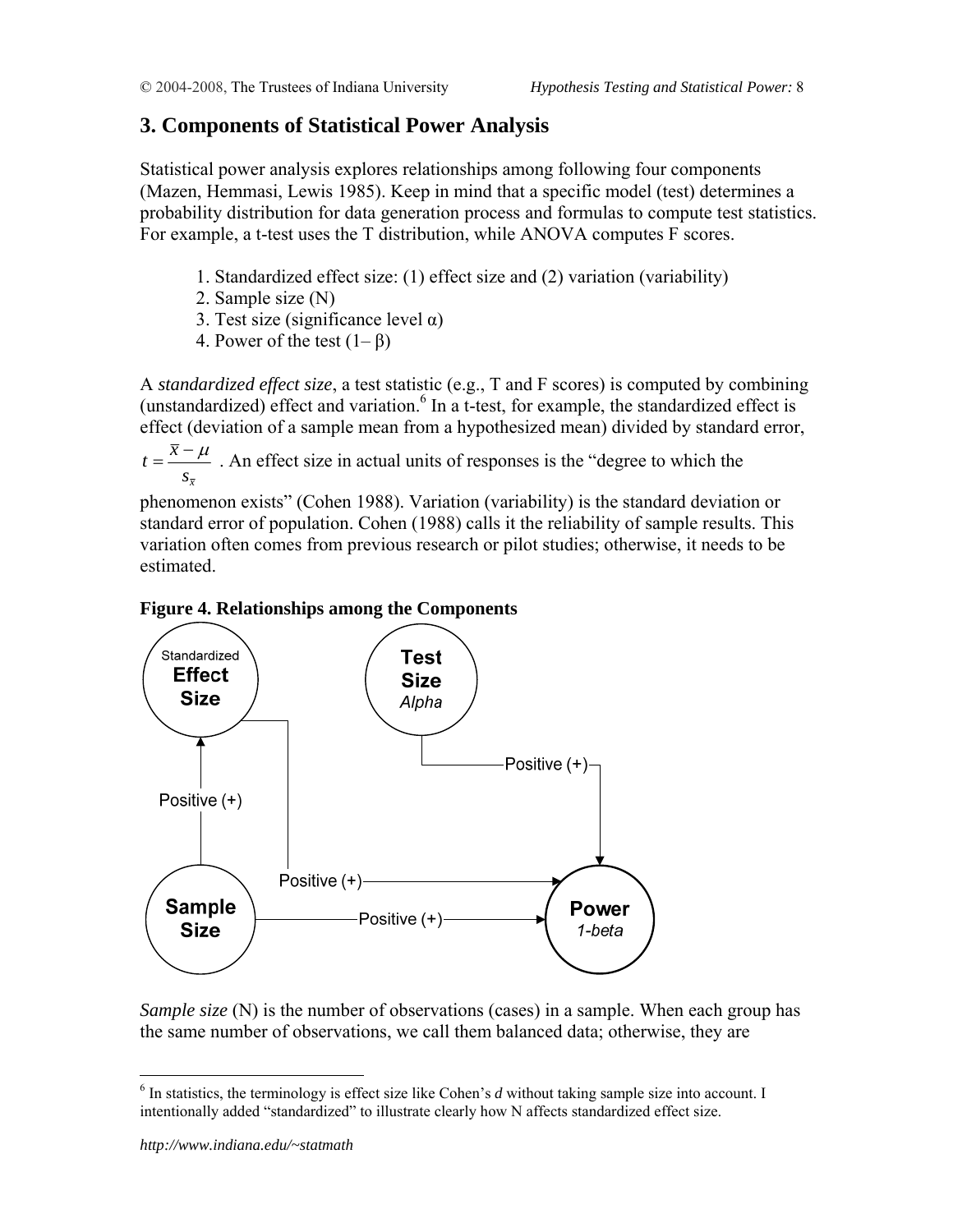unbalanced data. As discussed in the previous section, the *test size* or *significance level* (α) is the probability of rejecting the null hypothesis that is true. The *power of the test* (1– β) is the probability of correctly rejecting a false null hypothesis.

How are these components related each other? Figure 4 summarizes their relationships. First, as a standardized effect size increases, statistical power increases (positive relationship), holding other components constant. A large standardized effect means that a sample statistic is substantially different from a hypothesized value; therefore, it becomes more likely to detect the effect. Conversely, if the standardized effect size is small, it is difficult to detect effects even when they exist; this test is less powerful.

How does test size (significance level) affect statistical power? There is a trade-off between Type I error  $(\alpha)$  and Type II error  $(\beta)$ . Shift the vertical line in Figure 5 to the left and then imagine what will happen in statistical power. Moving the line to the left increases the Type I error and simultaneously reduces the Type II error. If a researcher has a lenient significance level like .10, the statistical power of a test becomes larger (positive relationship). The critical values in A and A' are shifted to the left, increasing rejection regions; β decreases; and finally statistical power increases. Conversely, if we have a stringent significance level like .01, the Type II error will increase and the power of a test will decrease. We are moving the line to the right!

How does sample size N affect other components? When sample size is larger, variation (standard error) becomes smaller and thus makes standardized effect size larger. In t-test, for instance, standard error is sample standard deviation divided the square root of N,

*N*  $s_{\overline{x}} = \frac{s_{\overline{x}}}{\sqrt{N}}$ . A larger standardized effect size increases statistical power.

In general, the most important component affecting statistical power is sample size in the sense that the most frequently asked question in practice is how many observations need to be collected. In fact, there is a little room to change a test size (significance level) since conventional .05 or .01 levels are widely used. It is difficult to control effect sizes in many cases. It is costly and time-consuming to get more observations, of course.

However, if too many observations are used (or if a test is too powerful with a large sample size), even a trivial effect will be mistakenly detected as a significant one. Thus, virtually anything can be proved regardless of actual effects (High 2000). By contrast, if too few observations are used, a hypothesis test will be weak and less convincing.<sup>7</sup> Accordingly, there may be little chance to detect a meaningful effect even when it exists there.

Statistical power analysis often answers these questions. What is the statistical power of a test, given N, effect size, and test size? At least how many observations are needed for a test, given effect size, test size, and statistical power? How do we answer these questions?

1

<sup>&</sup>lt;sup>7</sup> However, there is no clear cut-point of "too many" and "too few", since it depends on models and specifications. For instance, if a model has many parameters to be estimated, or if a model uses the maximum likelihood estimation method, the model needs more observations than otherwise.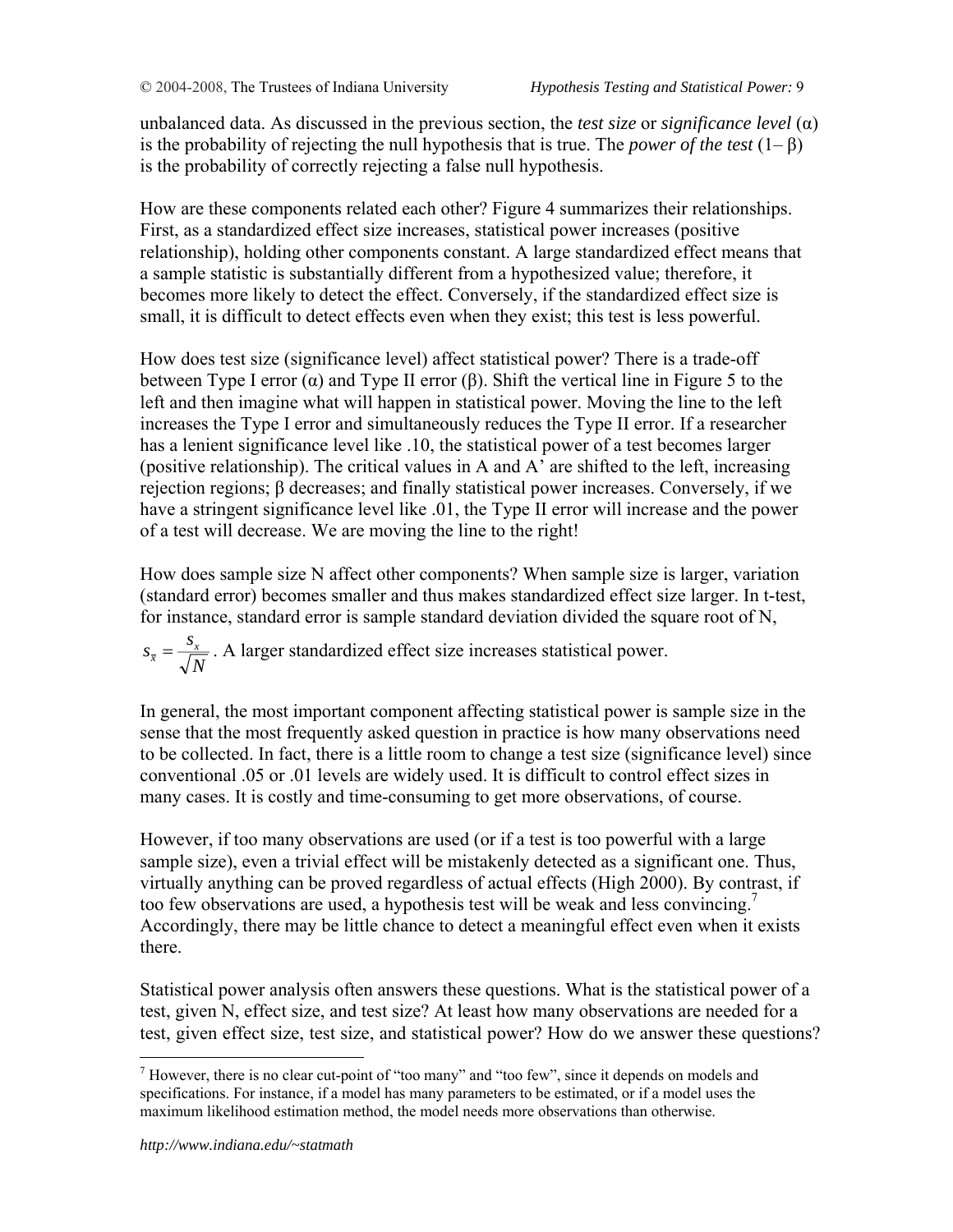## **4. An Example of Statistical Power**

Imagine a random variable that is normally distributed with mean 4 and variance 1 (see A in Figure 5). The positive critical value of a two-tailed test at the .05 significance level is 5.96 since  $1.96 = (5.96-4)/1$  is the corresponding critical value in the standard normal distribution (see A' in Figure 5). The null hypothesis of z test is the population mean is a hypothesized value 4,  $H_0$ :  $\mu$  = 4. The rejection regions of this test are the areas from the negative infinity to 2.04 and from 5.96 to the positive infinity in A of Figure 5). The standardized *z* score is computed as follows.

$$
z = \frac{\overline{x} - \mu}{\sigma} = \frac{5.96 - 4}{1} = 1.96
$$

Now, suppose the true probability distribution is not  $N(4,1)$ , but  $N(7,1)$ , which is illustrated in B of Figure 4. In other word, we mistakenly believe that the random variable is normally distributed with a mean 4; accordingly, statistical inferences based on this wrong probability distribution are misreading.

Look at the alternative probability distribution and think about the area underneath the distribution curve from the negative infinity to a particular value 5.96 in B, which is the positive critical value on the wrong probability distribution in A). The area in fact means the probability that we do not mistakenly reject the null hypothesis,  $H_0$ :  $\mu$  = 4 when the alternative hypothesis,  $H_a$ :  $\mu$  = 7, is true, since we did not realize the true probability distribution,  $N(7,1)$ . This is a Type II error.

Suppose we get a sample mean 4.5. The corresponding *z* score is  $.5 = (4.5-4)/1$ , which is smaller than the critical value 1.96. Therefore, we do not reject the null hypothesis at the .05 significance level. If the alternative probability distribution is  $N(7,1)$ , the absolute value of the *z* score is  $2.5 = (4.5-7)/1$ , which is much larger than 1.96. That is, 4.5 is substantially far away from the mean 7 so that we undoubtedly reject the hypothesis  $H_0$ :  $\mu$  = 7 at the .05 level.

The question here is to what extent we will commit a Type II error when the true probability distribution, although not easy to know in reality, is  $N(7,1)$ . We need to convert 5.96 into a *z* score under the true probability distribution with mean 7 and unit variance.

$$
z = \frac{\overline{x} - \mu}{\sigma} = \frac{5.96 - 7}{1} = -1.04
$$

Then, compute the area from the negative infinity to -1.04 in the standard normal distribution. From the standard normal distribution table, we can get .149 as shown in B' of Figure 5. This probability of not to reject the false null hypothesis is β. If the true probability distribution is  $N(7,1)$ , we are running about 15 percent risk of committing a Type II error.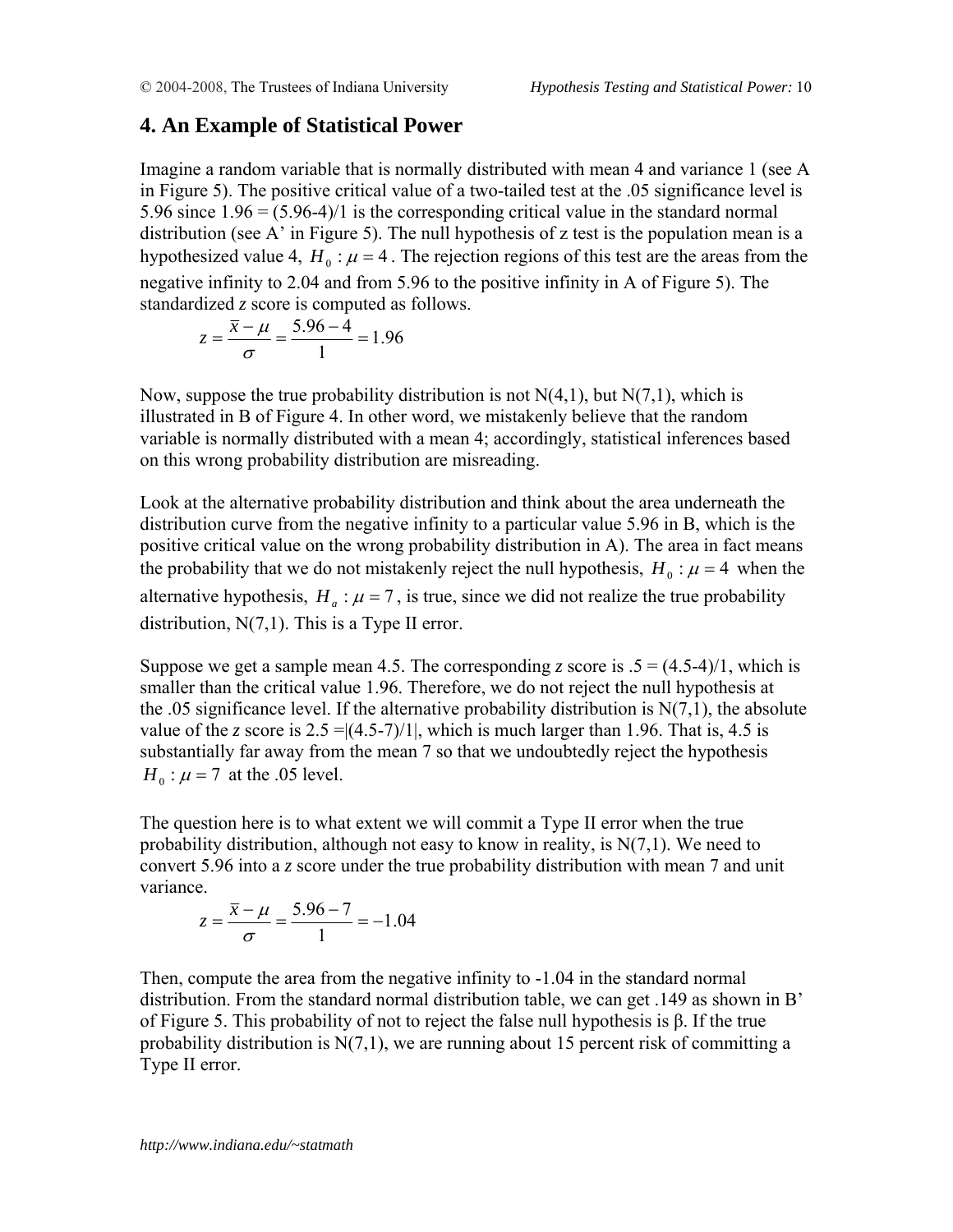

**Figure 5. Statistical Power of a Z-test**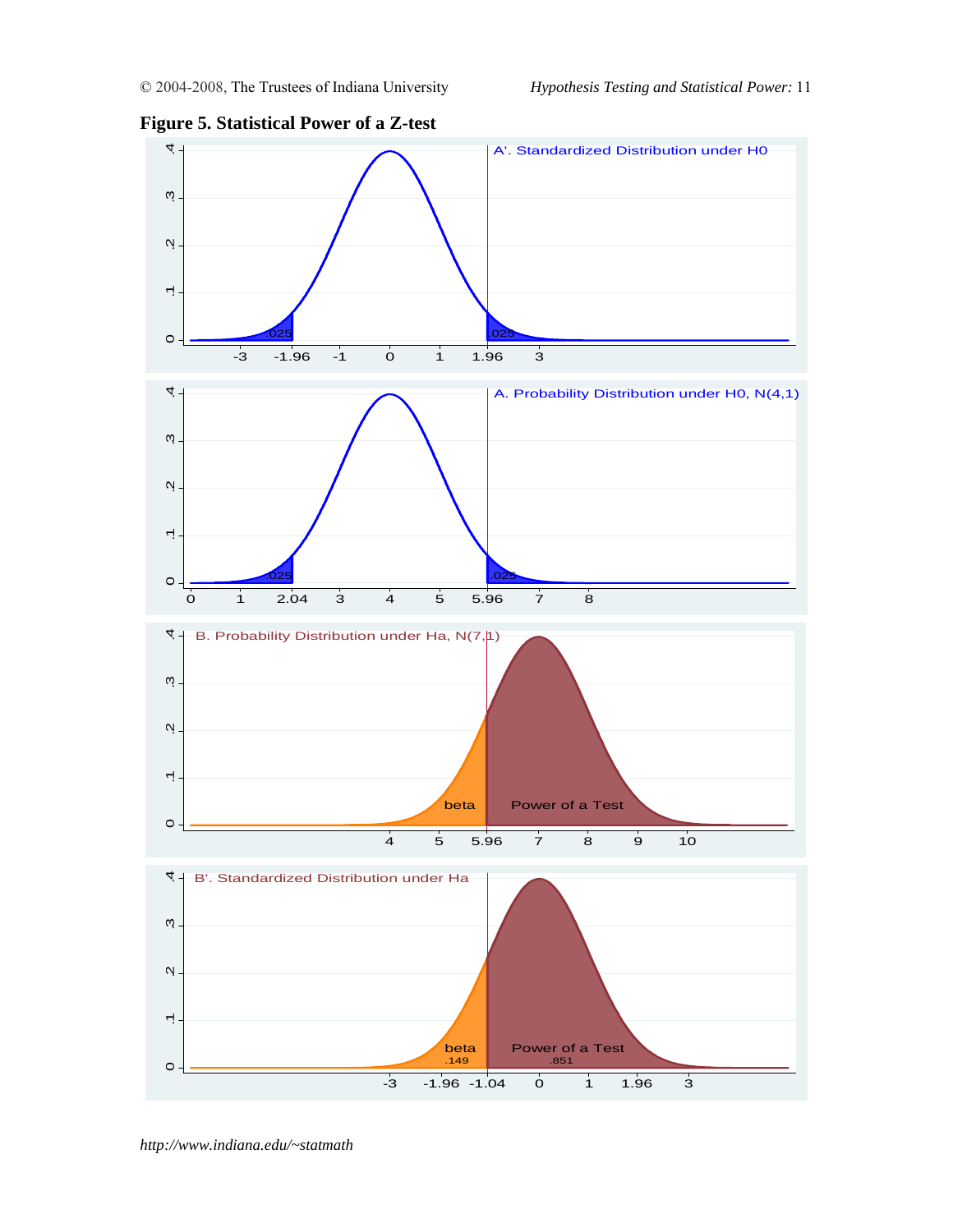Researchers may want to know the extent that a test can detect an effect, if any. So, the question here is, "How powerful is this z test?" As explained in the previous section, the statistical power of a test is 1-β, 1 minus the probability of committing a Type II error. Here we get .851=1-.149. Put it differently, we can detect an effect, if any, on average 85 times per 100 trials. Since this statistical power is larger than .8, this z test is considered powerful.

Let me summarize steps to compute a statistical power of a test.

1) Find critical values in a probability distribution, give a significance level. In the example, 2.04 and 5.96 are the critical values at the .05 significance level (see A and  $\overrightarrow{A}$  in Figure 5).<sup>8</sup>

2) Imagine the true (alternative) probability distribution and standardize the critical value in step 1 on the alternative probability distribution (see B and B' in Figure 5). We got  $-1.04 = (5.96 - 7)/1$ .

3) Read the probability from the standard normal distribution table. This is β or the probability of committing Type II error (see the left-hand side of B').  $\beta = 149$ .

4) Finally, compute the statistical power of the test, 1- β. The power is .851 (=1- .149). If power is larger than .80, conclude that a test is highly likely to detect an effect if it actually exists.

<u>.</u>

<sup>8</sup> 1  $1.96 = \frac{|? - 4|}{4}$ . Therefore, we get 2.04 and 5.96 from 4±1.96.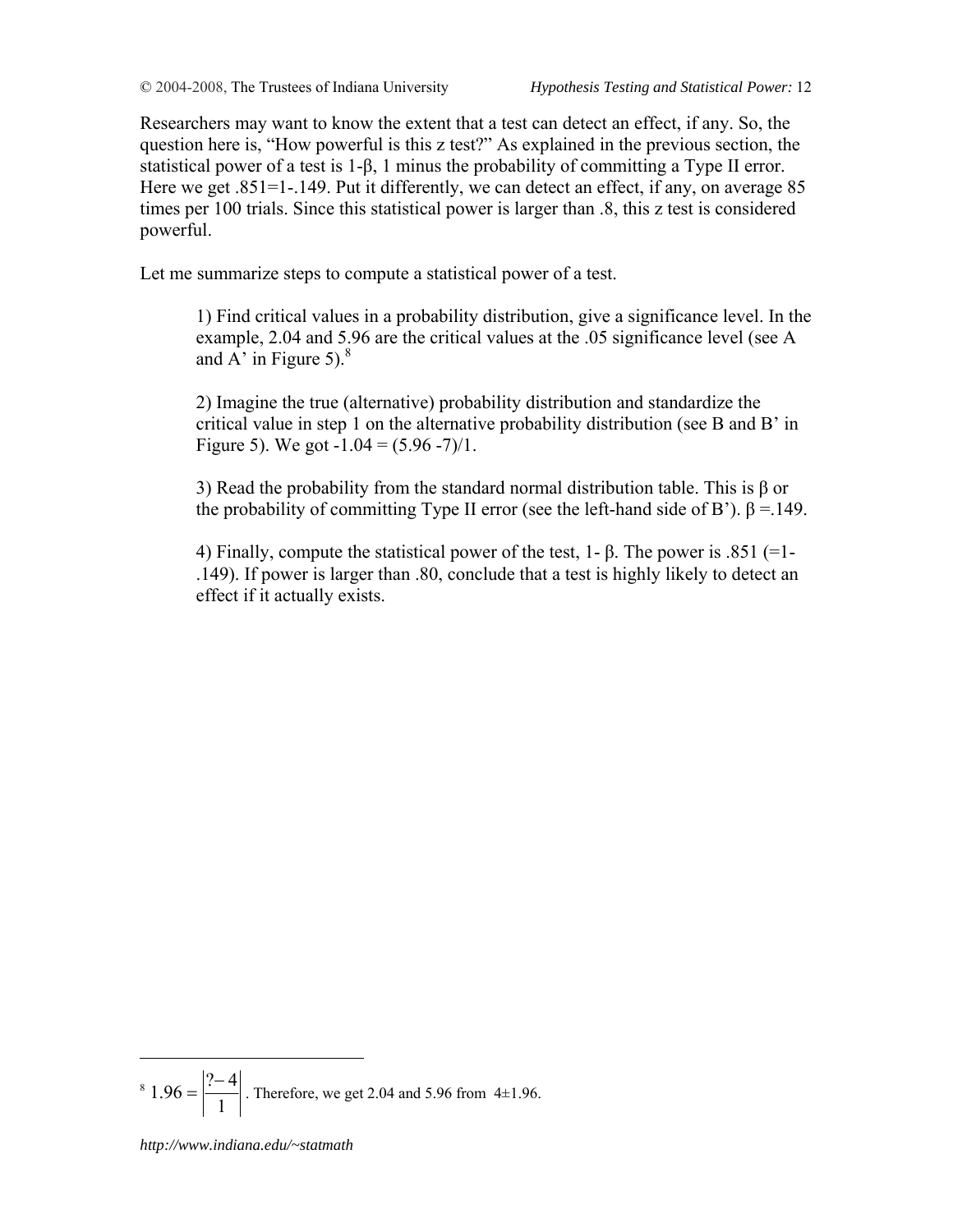## **5. Software Issues**

There are various software packages to perform statistical power analyses. Some examples include POWER and GLMPOWER of SAS/STAT, Stata, R, SPSS SamplePower 2.0, and  $G^*$ Power.<sup>9</sup> These software packages vary in scope, accuracy, flexibility, and interface (Thomas and Krebs 1997). This document focuses on SAS, Stata, and G\*Power.

SAS POWER and GLMPOWER procedures perform prospective power and sample size analysis in a flexible manner. They support t-test, tests of binomial proportions, ANOVA, bivariate and partial correlation, and linear regression model. GLMPOWER can handle more complex linear models but unlike POWER this procedure requires an actual SAS data set. SAS Power and Sample Size (PSS) is a Web-based application that requires Web server software and Microsoft Internet Explorer. POWER and GLMPOWER can conduct sensitivity analysis and present results in plots.

G\*Power is a free software package and is downloadable from http://www.psycho.uniduesseldorf.de/aap/projects/gpower/. The latest version 3 runs under Microsoft Windows XP/Vista and MacOS 10 (Tiger and Leopard).10 This software support various tests including t-test, z-test, ANOVA, and chi-square test. Its point-and-click method makes analysis easy.

Stata .sampsi command supports t-test, tests of equality of proportions, and repeated measurements. This command can calculate minimum sample size and statistical power using a single command.

 $\overline{a}$ 

<sup>&</sup>lt;sup>9</sup> SamplePower is an add-on package for SPSS. See 6.1 for an example.

<sup>&</sup>lt;sup>10</sup> G\*Power 2 runs only under Microsoft DOS and MacOS version 7-9.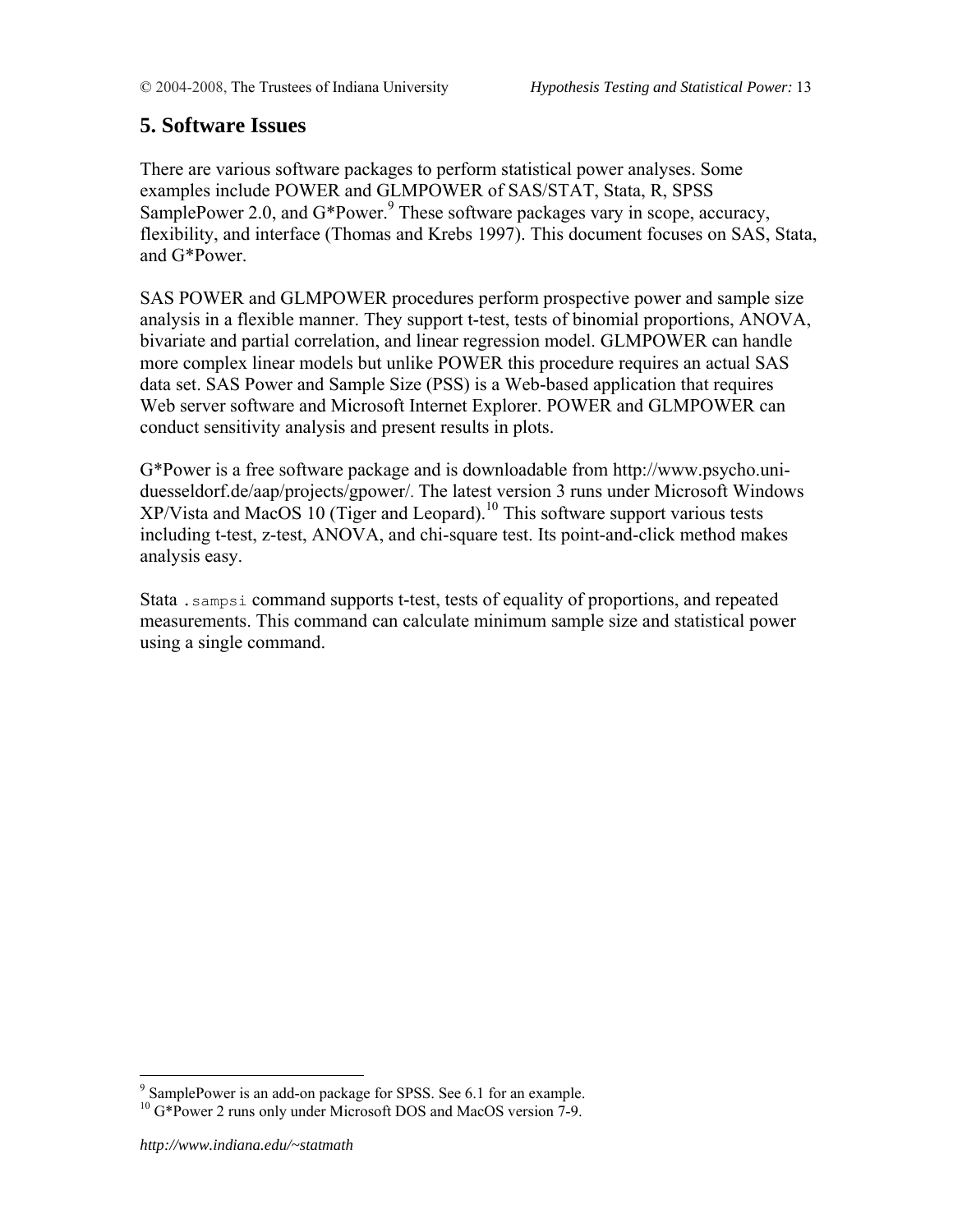## **6. Applications: Comparing Means and Proportions**

This section illustrates how to perform sample size and statistical power analysis for comparing means and proportions using SAS POWER and Stata .sampsi.

## **6.1 Statistical Power of a One-sample T-test**

Suppose we conducted a survey for a variable and got mean 22 and standard deviation 4 from 44 observations. We hypothesize that the population mean is 20 and want to test at the .05 significance level. This is a one-sample t-test with  $H_0$  :  $\mu = 20$ . The question here is "what is the statistical power of this test?" Let us summarize components of statistical power analysis first.

### **Table 3. Summary Information for a Statistical Power Analysis**

| Test                | Effect<br>$\sim$                                                     | SD)       |                                                       | ~<br>`Act        |       |
|---------------------|----------------------------------------------------------------------|-----------|-------------------------------------------------------|------------------|-------|
|                     | S <sub>1</sub> ze                                                    | Variation | Sample<br>Size                                        | 51Z <sub>c</sub> | Power |
| <u>та</u><br>⊺-test | $\Delta$<br>~~<br>$-$<br>$\overline{\phantom{a}}$<br>∠U '<br>.<br>__ |           | $\sim$<br>44<br>$^{\prime\prime}$ (d.i.<br>– 1<br>т., | .05              |       |

From the t distribution table, we found that 2.0167 is the critical value at the .05 level when degrees of freedom is 43 (=44-1). The corresponding value is  $21.2161 =$ 2.0167\*4/sqrt(44)+20 since 2.0167=(21.2161-20)/(4/sqrt(44)). By definition, the area underneath the hypothesized probability distribution with mean 20 from 21.2161 to the positive infinity is .025, which is the right rejection region (see A in Figure 6).





*http://www.indiana.edu/~statmath*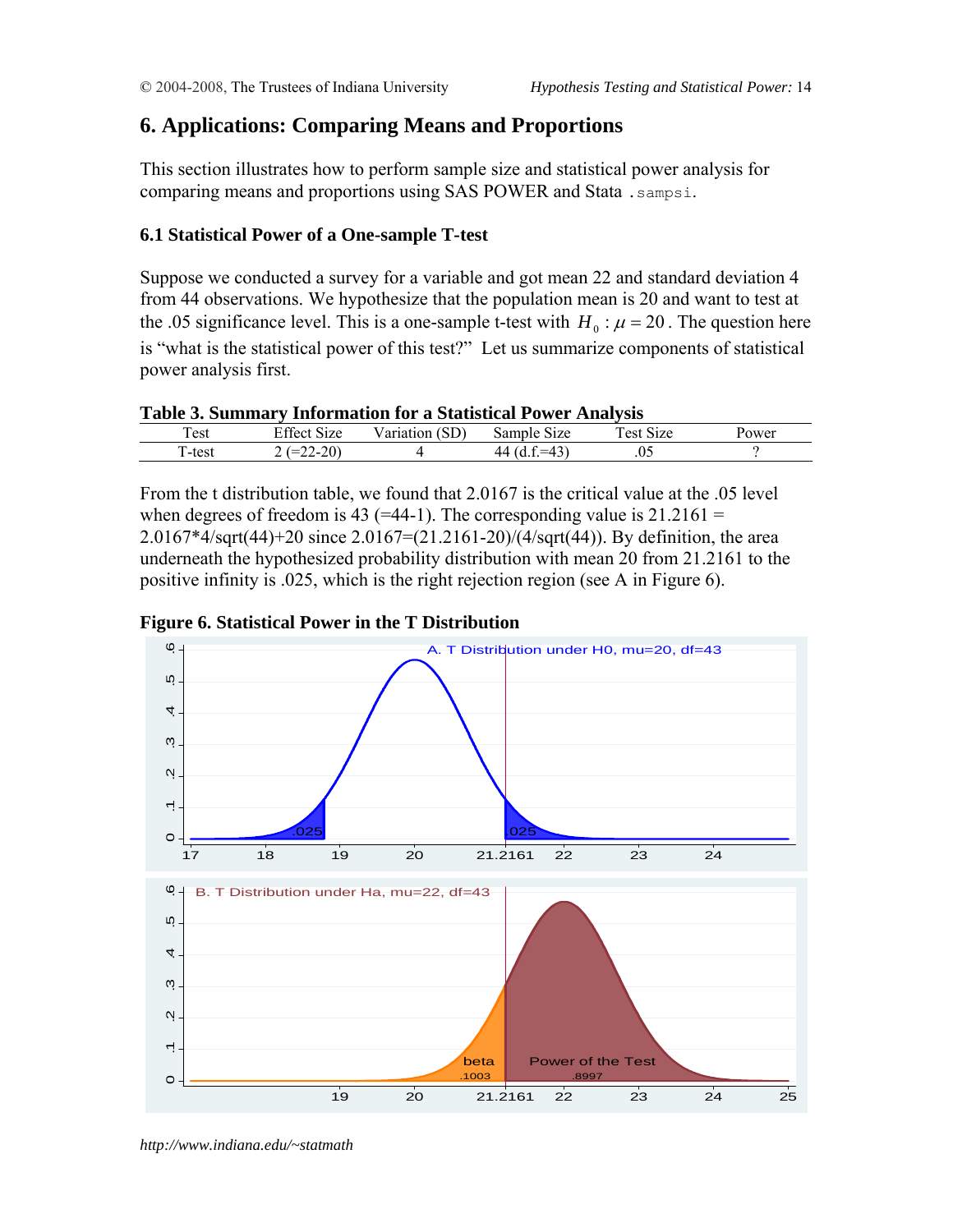On the claimed probability distribution with mean 22, the area from 21.2160 to the positive infinity is the statistical power of this test (see B in Figure 6). The area from the negative infinity to 21.2161 is defined as ß or the probability of a Type II error. The standardized t score for 21.2161 on the claimed distribution is  $-1.2999 = (21.2161 -$ 22)/(4/sqrt(44)). B, P(t<-1.2999) when df=43, is .1003 and statistical power is .8997 = 1-.1003.

This computation is often tedious and nettlesome. The SAS POWER procedure makes it easy to compute the statistical power of this test. Consider the following syntax.

```
PROC POWER;
```

```
 ONESAMPLEMEANS 
      ALPHA=.05 SIDES=2
      NULLM=20 MEAN=22 
      STDDEV=4 
      NTOTAL=44 
      POWER=.; 
RUN;
```
The ONESAMPLEMEANS statement below indicates this test is a one-sample t-test. The ALPHA and SIDES options say a two-tailed test at the .05 significance level (test size). You may omit these default values. NULLM=20 means the hypothesized mean in  $H_0$  while MEAN=22 means the claimed mean of 22. The STDDEV and the NTOTAL options respectively indicate standard deviation (variation) and sample size (N). Finally, the POWER option with a missing value (.) requests a solution for POWER, the statistical power of this test.

```
The POWER Procedure 
One-sample t Test for Mean
```
Fixed Scenario Elements

| Distribution       | Normal |
|--------------------|--------|
| Method             | Fxact  |
| Number of Sides    | 2      |
| Null Mean          | 20     |
| Alpha              | 0.05   |
| Mean               | 22     |
| Standard Deviation | 4      |
| Total Sample Size  | 44     |
| Computed Power     |        |
| Power              |        |

0.900

SAS summarizes information of the test and then returns the value of statistical power. The power of this one-sample t-test is .900, which is almost same as .8997 we manually computed above.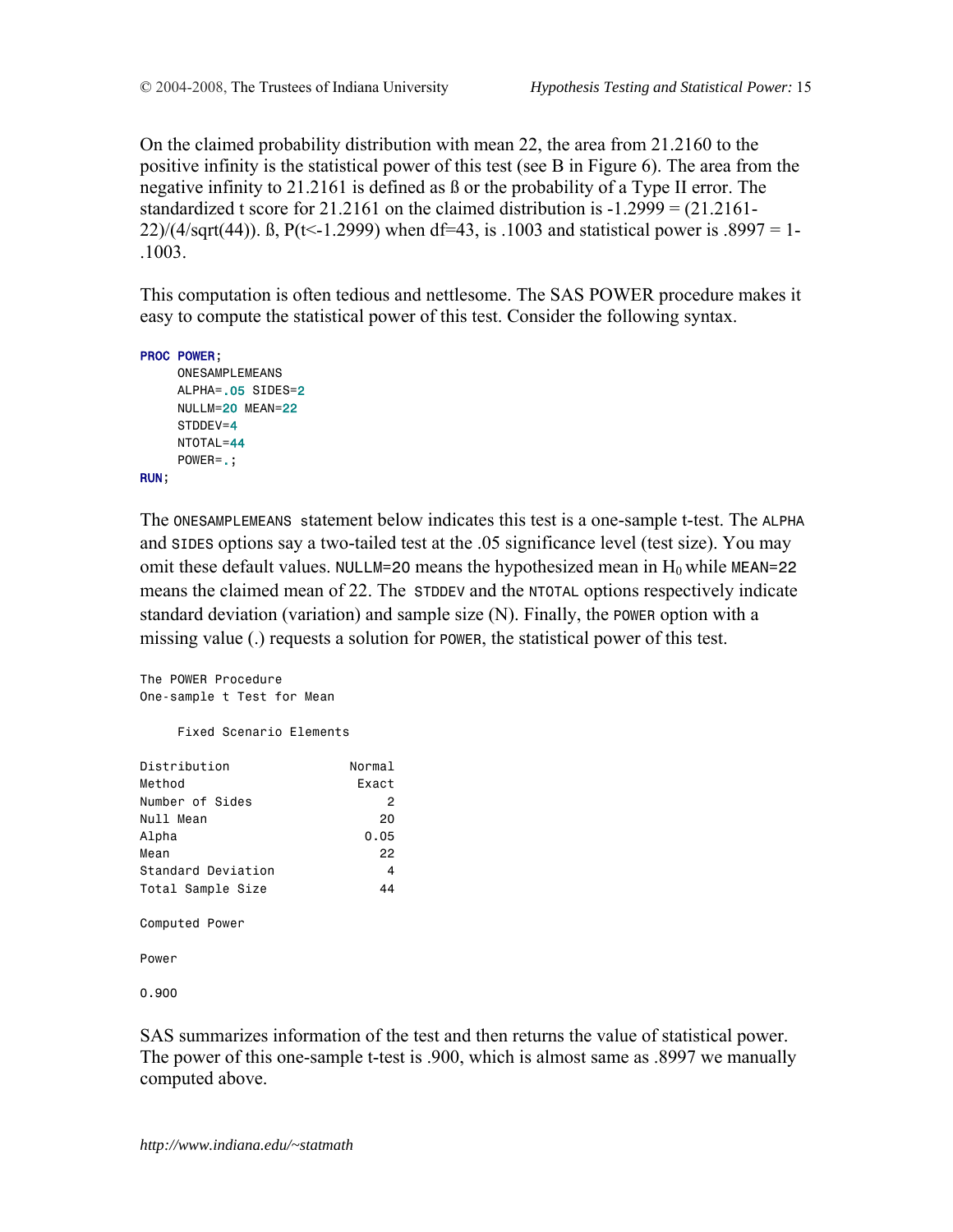Stata .sampsi makes the computation much simpler. In this command, hypothesized and claimed (alternative) means are followed by a series of options for other information. The onesample option indicates that this test is a one-sample test.

```
. sampsi 20 22, onesample alpha(.05) sd(4) n(44) 
Estimated power for one-sample comparison of mean 
  to hypothesized value 
Test Ho: m = 20, where m is the mean in the population
Assumptions: 
        alpha = 0.0500 (two-sided)
alternative m = 22
           sd = 4sample size n = 44
Estimated power: 
        power = 0.9126
```
Stata gives us .9126, which is slightly larger than what SAS reported. You may look up manuals and check the methods and formulas Stata uses.



**Figure 7. Power Analysis of a One-sample T-test in SamplePower 2.0** 

*http://www.indiana.edu/~statmath*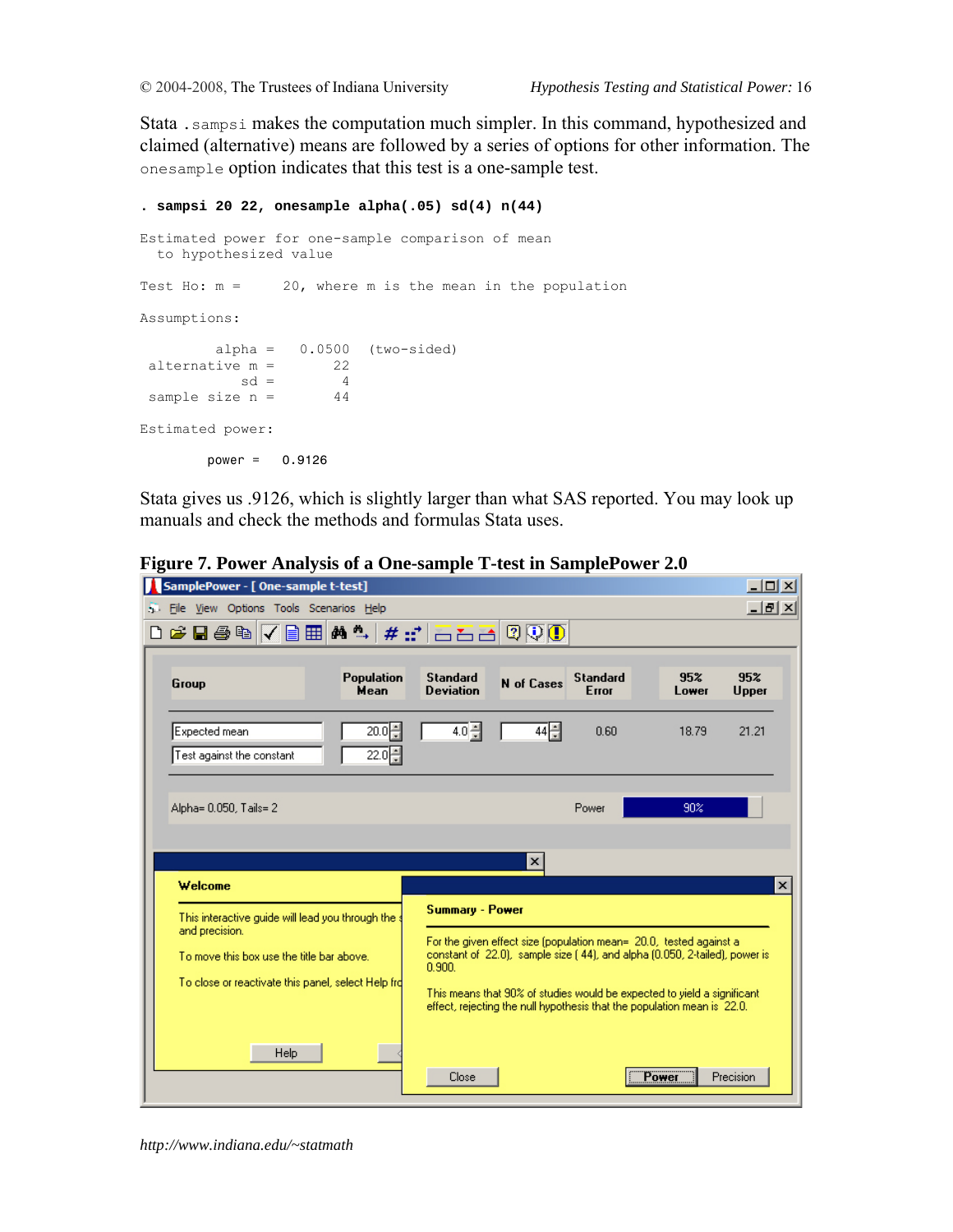Figure 7 illustrates an example of SPSS SamplePower 2.0, which reports the same statistical power of .90 at the .05 significance level.

### **6.2 Minimum Sample Size for a One-sample T-test**

Suppose we realize that some observations have measurement errors, and that the population standard deviation is 3. We want to perform an upper one-tailed test at the .01 significance level and wish to get a statistical power of .8. Now, how many observations do we have to collect? What is the minimum sample size that can satisfy these conditions?

### **Table 4. Summary Information for a Sample Size Analysis**

| $\mathbf{r}$<br>l est | $\sim$ $\cdot$<br>$\Gamma$ $\alpha$<br>S <sub>1</sub> ze<br>±ttect | - -<br>$\alpha$ $\mathbf{r}$<br>Variation<br>ىرە | $\sim$<br>Samp<br>Size<br>DІЄ | $\sim\cdot$<br>$\sim$<br>`≙ct<br>size | Power |
|-----------------------|--------------------------------------------------------------------|--------------------------------------------------|-------------------------------|---------------------------------------|-------|
| $\sim$<br>'-test      | nn.<br>- -<br>$-$<br>$\overline{\phantom{a}}$<br>.<br>∸∠∪ '<br>__  |                                                  |                               | .v.                                   | .80   |

The SIDES=U option below indicates an upper one-tailed test with an alternative value greater than the null value (L means a lower one-sided test). The test size (significance level) is .01 and standard deviation is 3. POWER specifies a target statistical power. Since a missing value is placed at NTOTAL, SAS computes a required sample size.

```
PROC POWER;
```

```
 ONESAMPLEMEANS 
 ALPHA=.01 SIDES=U 
 NULLM=20 MEAN=22 
 STDDEV=3 
 NTOTAL=. 
POWER=.8;
```
#### RUN;

SAS tells us at least 26 observations are required to meet the conditions.

```
The POWER Procedure 
One-sample t Test for Mean
```
Fixed Scenario Elements

| Distribution       | Normal |
|--------------------|--------|
| Method             | Fxact  |
| Number of Sides    | U      |
| Null Mean          | 20     |
| Alpha              | 0.01   |
| Mean               | 22     |
| Standard Deviation | з      |
| Nominal Power      | 0.8    |
| Computed N Total   |        |
| Actual<br>N        |        |
| Total<br>Power     |        |
| 0.812<br>26        |        |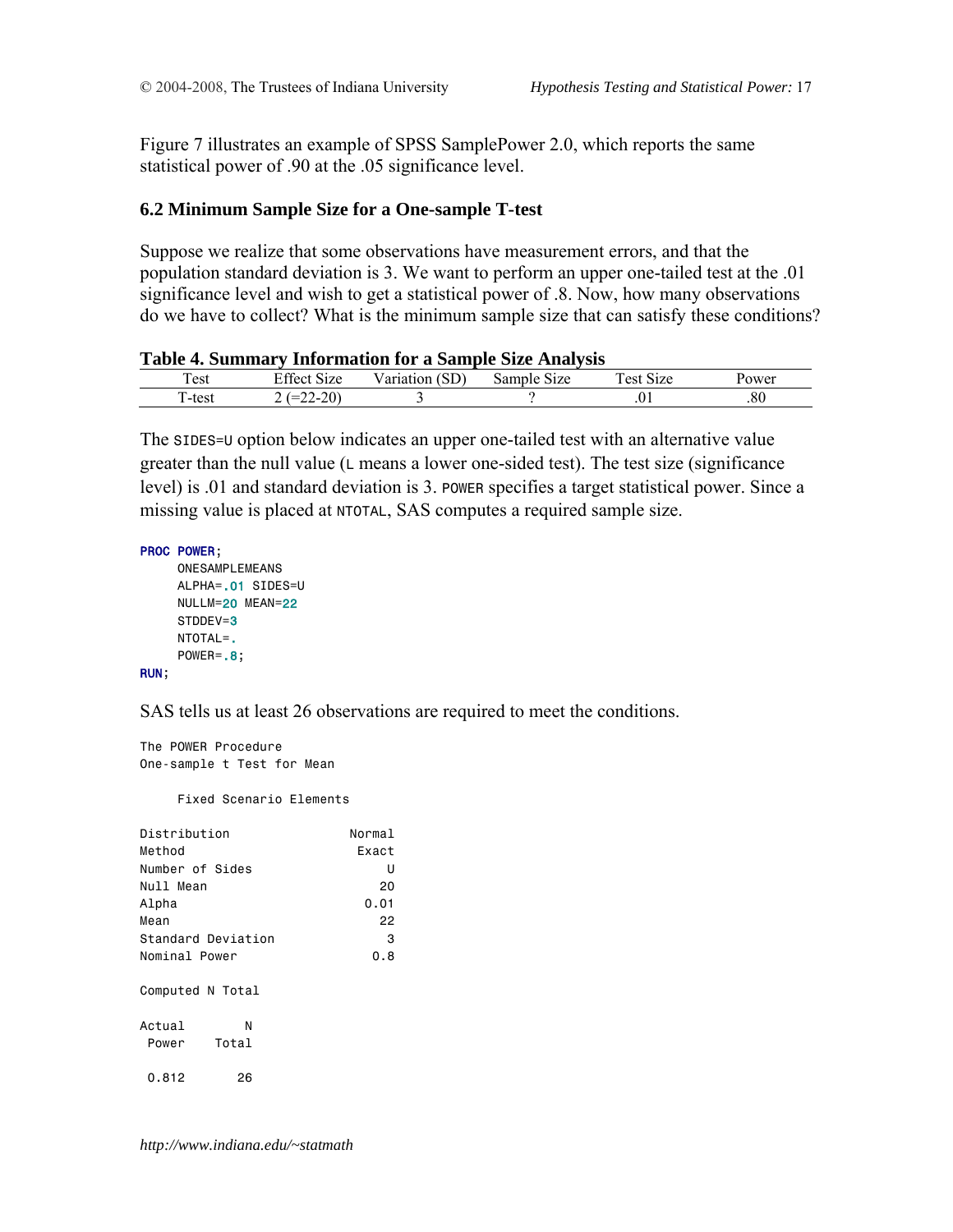Stata .sampsi command here has the power option without n option. Stata returns 23 as a required sample size for this test. However, 23 observations produce a statistical power of .7510 in this setting. Note that onesided indicates this test is one-sided.

```
. sampsi 20 22, onesample onesided alpha(.01) sd(3) power(.8) 
Estimated sample size for one-sample comparison of mean 
  to hypothesized value 
Test Ho: m = 20, where m is the mean in the population
Assumptions: 
        alpha = 0.0100 (one-sided)<br>power = 0.8000power =alternative m = 22
           sd = 3Estimated required sample size: 
            n = 23
```
In G\*Power 3, click Tests $\rightarrow$ Means $\rightarrow$ One group: Difference from constant to get the popup. Alternatively, choose t test under Test family, Means: Difference from constant (one sample case) under Statistical test, and cA priori: Compute required sample size - given  $\alpha$ , power, and effect size under Type of power analysis as shown in Figure 8.

File Edit View Tests Calculator Help Central and noncentral distributions Protocol of power analyses  $critical t = 2.48511$  $0.3$  $0.2$  $0<sup>1</sup>$ B  $\circ$  $^{-2}$ J, ō **Test family Statistical test** Means: Difference from constant (one sample case) t tests  $\overline{\phantom{0}}$ Type of power analysis A priori: Compute required sample size - given a, power, and effect size **Input Parameters Output Parameters** Tail(s)  $\boxed{\text{One}}$ 3.399347  $\vert$ Noncentrality parameter δ 2.485107  $Determine = >$ 0.6666667 Effect size d **Critical t**  $\alpha$  err prob  $0.01$ Df 25.  $0.8$ 26 Power (1-B err prob) Total sample size **Actual power** 0.812333 X-Y plot for a range of values Calculate

**Figure 8. Sample Size Computation for One Sample T-test in G\*Power 3** 

*http://www.indiana.edu/~statmath*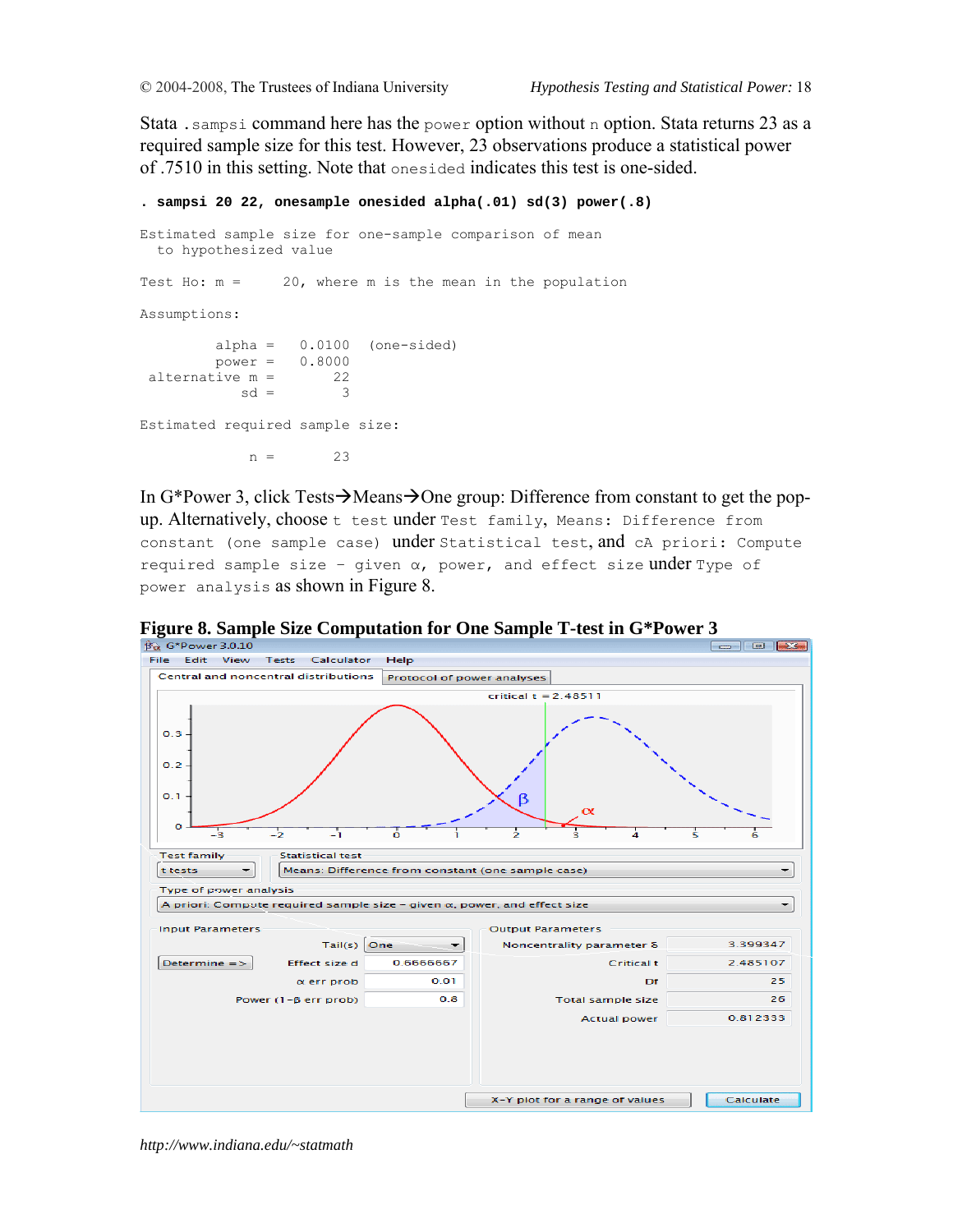Choose one-tailed test and then provide "effect size", significance level, and target statistical power. Note that "effect size" in G\*Power is Cohen's *d*, which is effect divided by standard deviation, NOT by standard error; accordingly, .6667 is (22-20)/3. Don't be confused with standardized effect size I call here. G\*Power suggests 26 observations as does SAS.

G\*Power reports the critical value of the upper one-tailed test at the .01 level under the null hypothesis  $H_0$ :  $\mu$  = 20. The value corresponds to 21.462109 on the original t distribution since 2.4851=(21.462109-20)/3\*sqrt(26). The number 3.399347 at Noncentrality parameter  $\delta$  is the t statistic under the alternative hypothesis  $H_a$ :  $\mu$  = 22, 3.3993= (21.462109-22)/3\*sqrt(26). Figure 9 illustrates this computation. The power of this test is .8123 which is almost the same as SAS and G\*Power computed.



### **Figure 9. Statistical Power in the T Distribution**

## **6.3 Statistical Power and Sample Size of a Paired-sample T-test**

Consider a paired sample t-test with mean difference of 3 and standard deviation of 4. Now, we want to compute statistical power when sample size increases from 20 to 30 and 40 (Table 5).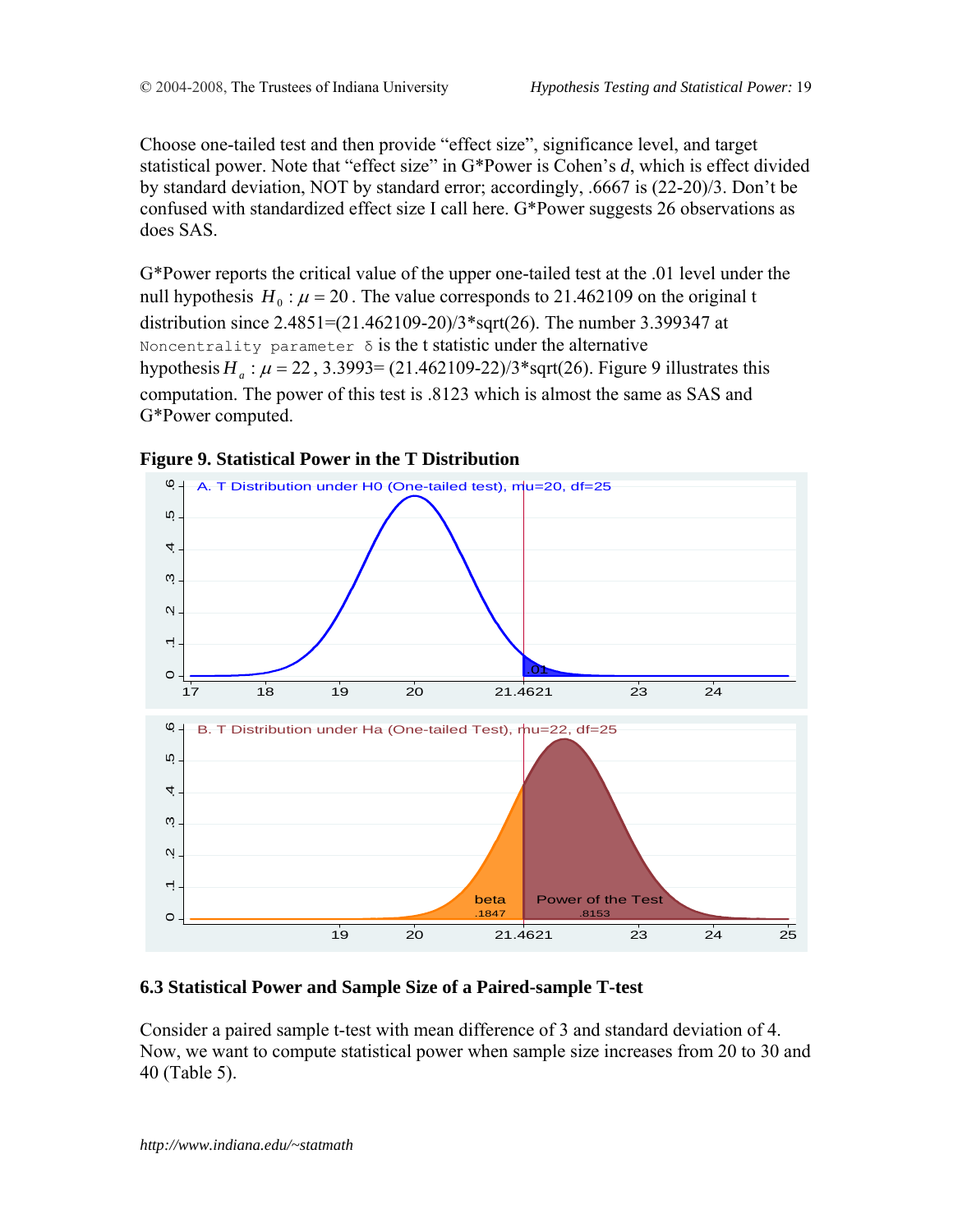| Table 9. Building y Throi mation for a Blaustical I ower Analysis |             |                |             |           |       |  |
|-------------------------------------------------------------------|-------------|----------------|-------------|-----------|-------|--|
| Test                                                              | Effect Size | Variation (SD) | Sample Size | Test Size | ower! |  |
| `-tesi                                                            |             |                | 30.40       | U I       |       |  |

| Table 5. Summary Information for a Statistical Power Analysis |  |  |  |  |
|---------------------------------------------------------------|--|--|--|--|
|---------------------------------------------------------------|--|--|--|--|

The PAIREDMEANS statement with TEST=DIFF performs a paired-sample t-test. The CORR option is required to specify the correlation coefficient of two paired variables. Two variables here are correlated with their moderate coefficient of .5. In NPAIRS, 20, 30, and 40 are listed to see how statistical power of this test varies as the number of pairs changes. Alternatively, you may list numbers as "NPAIRS = 20 To 40 BY 10"

```
PROC POWER;
```

```
 PAIREDMEANS TEST=DIFF 
    ALPHA = .01 SIDES = 2MEANDIFF = 3STDDEV = 4CORR = .5 NPAIRS = 20 30 40 
    Power = .;RUN;
```
The statistical power of this two-tailed test is .686 when  $N=20$ , .902 when  $N=30$ , and .975 when N=40.

The POWER Procedure Paired t Test for Mean Difference

Fixed Scenario Elements

| Distribution       | Normal |
|--------------------|--------|
| Method             | Exact  |
| Number of Sides    | 2      |
| Alpha              | 0.01   |
| Mean Difference    | 3      |
| Standard Deviation | 4      |
| Correlation        | 0.5    |
| Null Difference    |        |

Computed Power

|       | N     |       |
|-------|-------|-------|
| Index | Pairs | Power |
|       |       |       |
| 1     | 20    | 0.686 |
| 2     | 30    | 0.902 |
| з     | 40    | 0.975 |
|       |       |       |

Stata produces a bit higher statistical power of .782 when N=20, .937 when N=30, and .985 when N=40.

**. sampsi 0 3, onesample alpha(.01) sd(4) n(20)**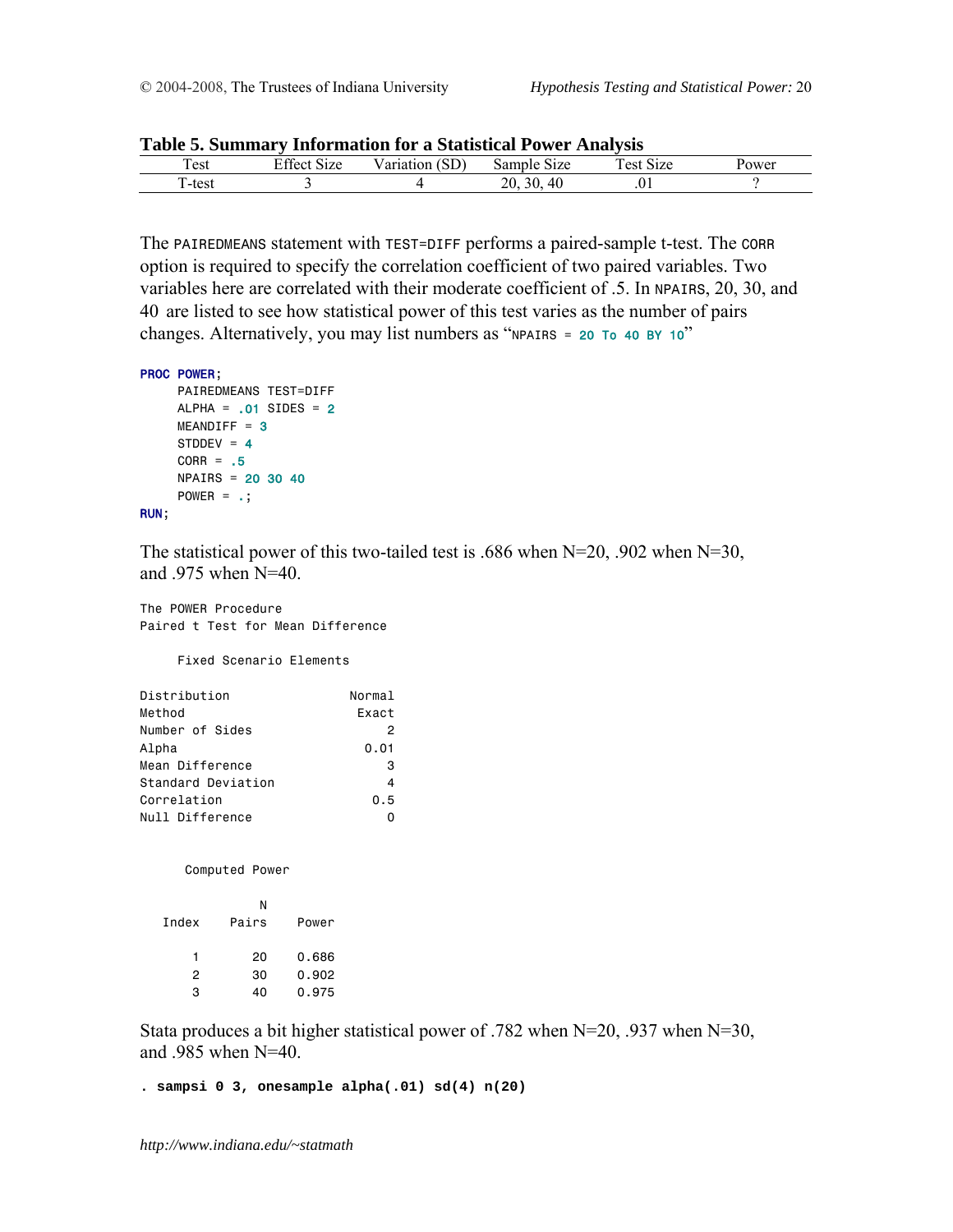Estimated power for one-sample comparison of mean to hypothesized value Test Ho:  $m = 0$ , where m is the mean in the population Assumptions: alpha = 0.0100 (two-sided) alternative m = 3  $sd = 4$ sample size n = 20 Estimated power: power = 0.7818

Now, compute required sample sizes to get statistical powers of .70, .80, and .90 (Table 6).

#### **Table 6. Summary Information for a Sample Size Analysis**

| Table 0. Building y Throi mation for a Bampic Bize Analysis |             |                |             |            |                    |  |
|-------------------------------------------------------------|-------------|----------------|-------------|------------|--------------------|--|
| Test                                                        | Effect Size | Variation (SD) | Sample Size | l'est Size | Power              |  |
| .`-test                                                     |             |                |             | .01        | 80.<br>- 90<br>70. |  |

SAS suggests 21, 25, and 30, respectively. The POWER option below can be also written as "POWER = **.70 .80 .90**;"

```
PROC POWER;
```

```
 PAIREDMEANS TEST=DIFF 
ALPHA = .01 SIDES = 2MEANDIFF = 3STDDEV = 4 CORR= .5
 NPAIRS = . 
 POWER =.70 TO .90 BY .10;
```
#### RUN;

The POWER Procedure Paired t Test for Mean Difference

Fixed Scenario Elements

| Distribution       | Normal |
|--------------------|--------|
| Method             | Exact  |
| Number of Sides    | 2      |
| Alpha              | 0.01   |
| Mean Difference    | 3      |
| Standard Deviation | 4      |
| Correlation        | 0.5    |
| Null Difference    |        |

#### Computed N Pairs

|       | Nominal | Actual | N     |
|-------|---------|--------|-------|
| Index | Power   | Power  | Pairs |
|       |         |        |       |
| 1     | 0.7     | 0.717  | 21    |
| 2     | 0.8     | 0.819  | 25    |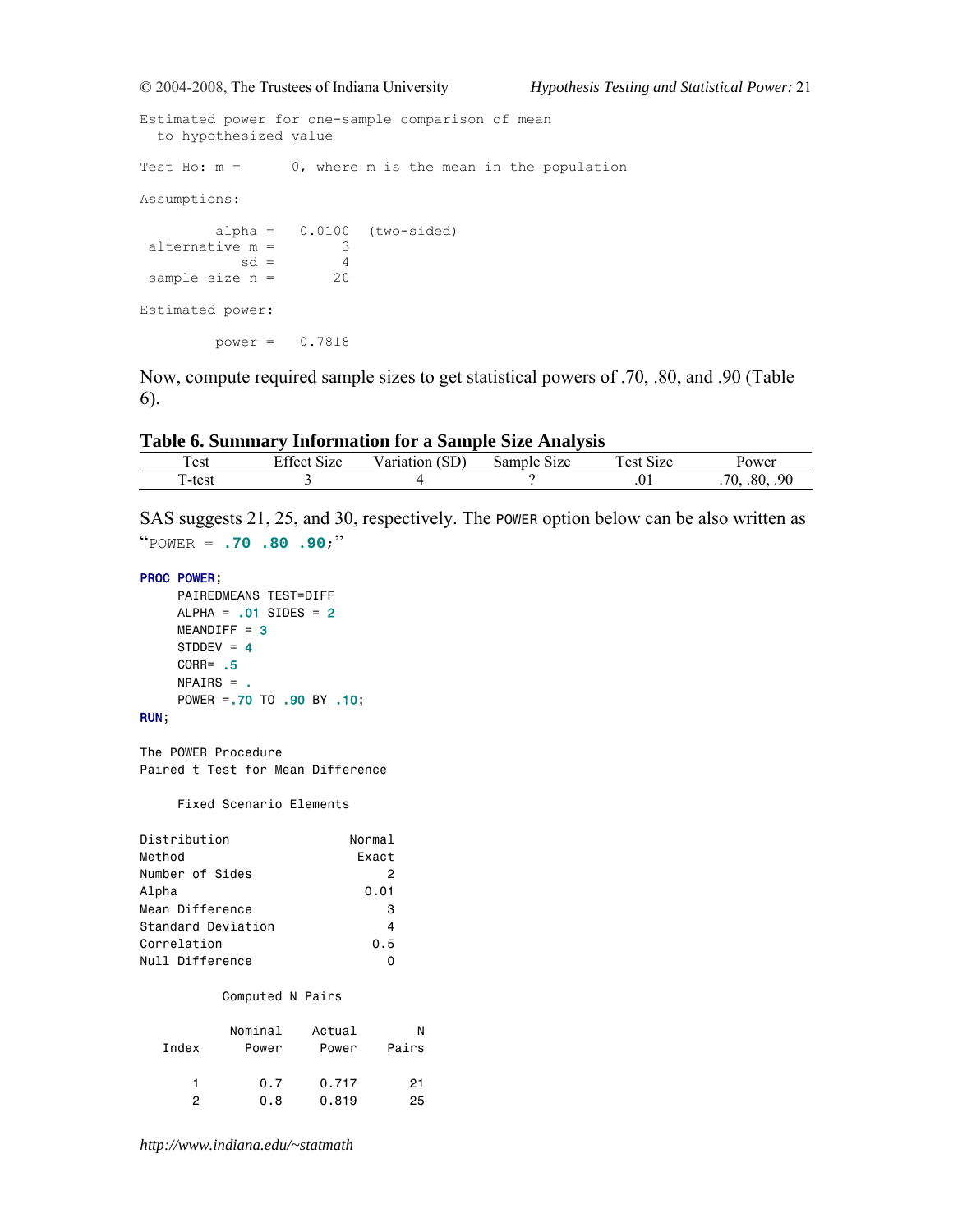3 0.9 0.902 30

Stata suggests that 21 and 27 observations are required for statistical powers of .80 and .90, respectively.

**. sampsi 0 3, onesample alpha(.01) sd(4) power(.80)**  Estimated sample size for one-sample comparison of mean to hypothesized value Test Ho:  $m = 0$ , where m is the mean in the population Assumptions:  $alpha = 0.0100$  (two-sided) power =  $0.8000$ <br>tive m =  $3$ alternative  $m =$  3<br>sd = 4  $sd =$ Estimated required sample size:  $n = 21$ 

### **6.4 Statistical Power and Sample Size of an Independent Sample T-test**

The following example conducts a statistical power analysis for an independent sample ttest. The TWOSAMPLEMEANS statement indicates an independent sample t-test. The GROUPMEANS option below specifies means of two groups in a matched format in parentheses. We want to know how statistical power will change when the pooled standard deviation increases from 1.5 to 2.5 (see STDDEV). Note the default option sides-2 is omitted.

```
PROC POWER; 
      TWOSAMPLEMEANS 
    ALPHA = .01 GROUPMEANS = (2.79 4.12) 
     STDDEV = 1.5 2.0 2.5 
    NTOTAL = 44Power = .; PLOT X=N MIN=20 MAX=100 KEY=BYCURVE(NUMBERS=OFF POS=INSET); 
RUN;
```
The PLOT statement with  $x=N$  option draws a plot of statistical power as N in the X-axis changes.

```
The POWER Procedure 
Two-sample t Test for Mean Difference
```
Fixed Scenario Elements

| Normal |
|--------|
| Exact  |
| 0.01   |
| 2.79   |
| 4.12   |
|        |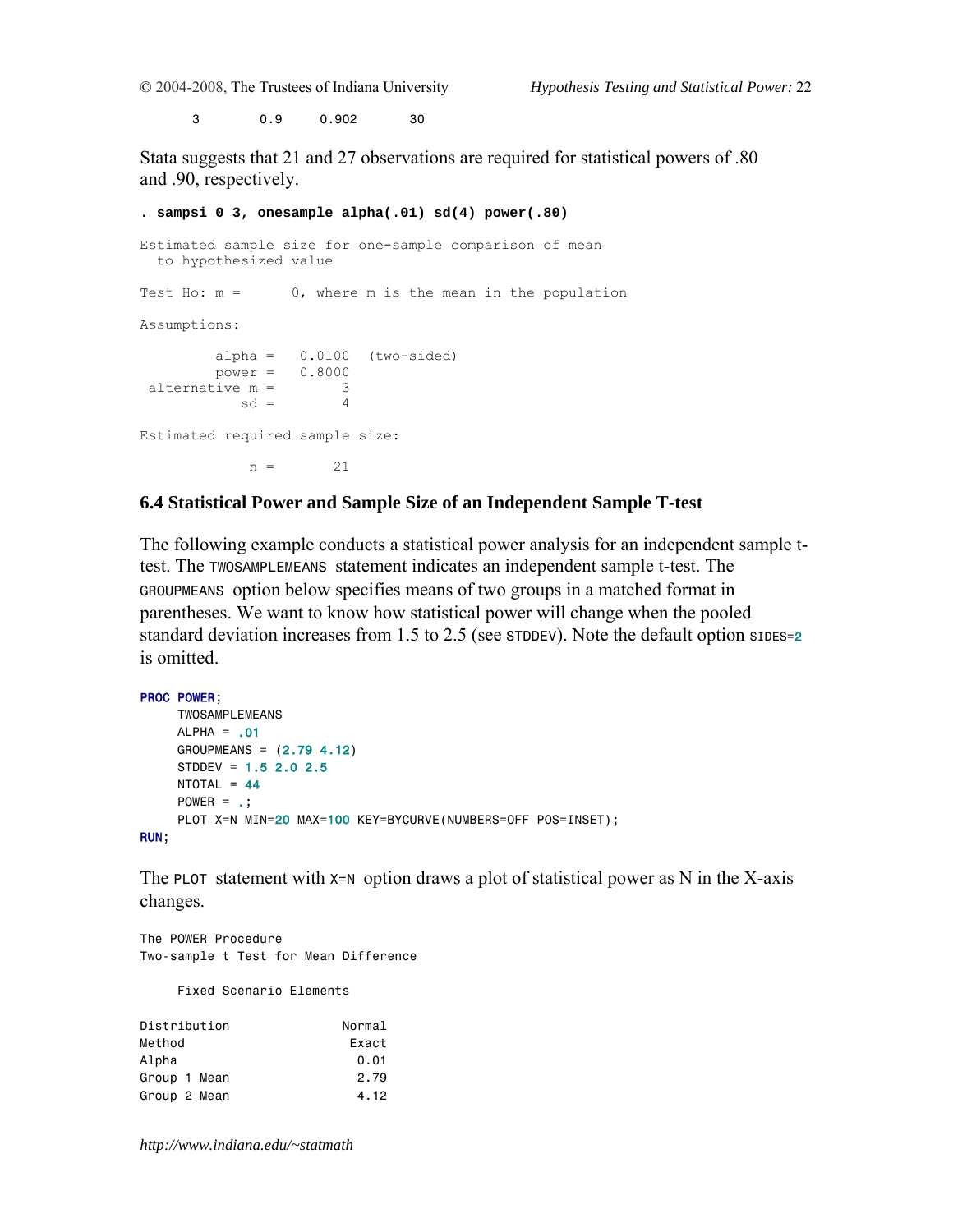| Total Sample Size |    |
|-------------------|----|
| Number of Sides   | 2  |
| Null Difference   | O  |
| Group 1 Weight    | 1. |
| Group 2 Weight    | 1. |
|                   |    |

Computed Power

| Index | Std<br>Dev | Power |
|-------|------------|-------|
| 1     | 1.5        | 0.598 |
| 2     | 2.0        | 0.324 |
| з     | 2.5        | 0.189 |

Figure 10 visualizes the relationship between statistical power and sample size when sample size changes from 20 to 100. The statistical power for standard deviation 1.5 is more sensitive to sample size than those for 2.0 and 2.5 when N is less than 60 (compare slopes of three curves).

**Figure 10. A Plot of Statistical Power and Sample Size** 



In Stata, you need to provide standard deviations and numbers of observations of two groups. Stata reports a bit larger statistical power when standard deviation is 1.5.

**. sampsi 2.79 4.12, alpha(.01) sd1(1.5) sd2(1.5) n1(22) n2(22)** 

Estimated power for two-sample comparison of means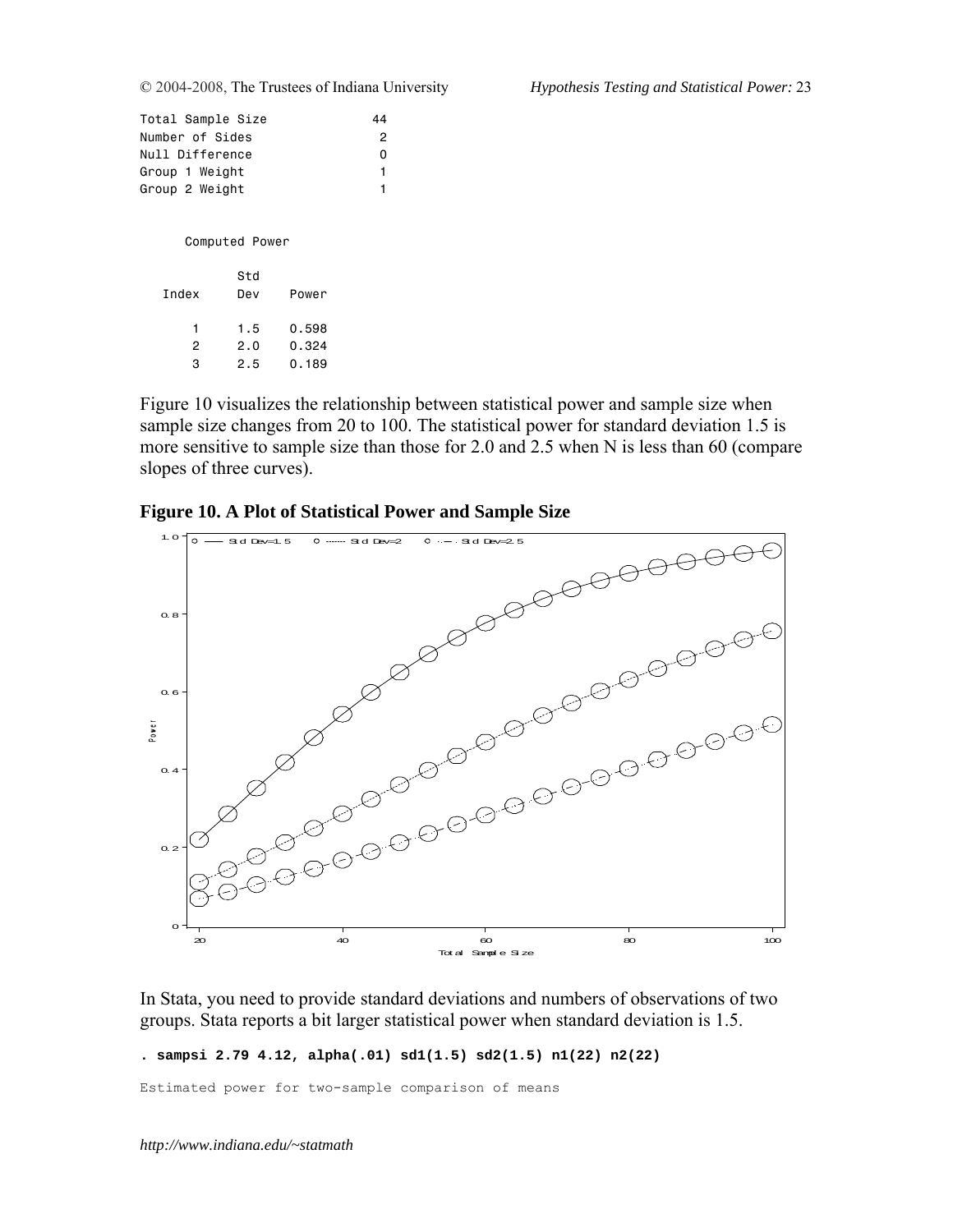```
Test Ho: m1 = m2, where m1 is the mean in population 1
                 and m2 is the mean in population 2 
Assumptions: 
       alpha = 0.0100 (two-sided)<br>m1 = 2.79m1 = 2.79<br>m2 = 4.12m2 = 4.12<br>sd1 = 1.5sd1 = 1.5sd2 = 1.5sample size n1 = 22
n2 = 22n2/n1 = 1.00Estimated power: 
       power = 0.6424
```
Now, let us compute the minimum number of observations to get statistical powers of .80 and 90. Individual standard deviations (as opposed to pooled standard deviations) of two groups are listed in the GROUPSTDDEVS option. Since ALPHA and SIDES were omitted, this test is a two-tailed test at the .05 significance level.

#### PROC POWER;

```
 TWOSAMPLEMEANS TEST=DIFF_SATT 
      GROUPMEANS = (2.79 4.12) 
     GROUPSTDDEVS = (1.5 3.5) NTOTAL=. 
      POWER=.80 .90; 
RUN;
```
SAS suggests that 132 and 176 observations are needed for statistical powers of .80 and .90, respectively.

The POWER Procedure Two-sample t Test for Mean Difference with Unequal Variances

Fixed Scenario Elements

| Normal         |
|----------------|
| Exact          |
| 2.79           |
| 4.12           |
| 1.5            |
| 3.5            |
| $\overline{2}$ |
| $\Omega$       |
| 0.05           |
|                |
|                |
|                |

#### Computed N Total

|       | Nominal | Actual | Actual | N     |
|-------|---------|--------|--------|-------|
| Index | Power   | Alpha  | Power  | Total |
|       |         |        |        |       |
| 1.    | 0.8     | 0.05   | 0.801  | 132   |
| 2     | 0.9     | 0.05   | 0.901  | 176   |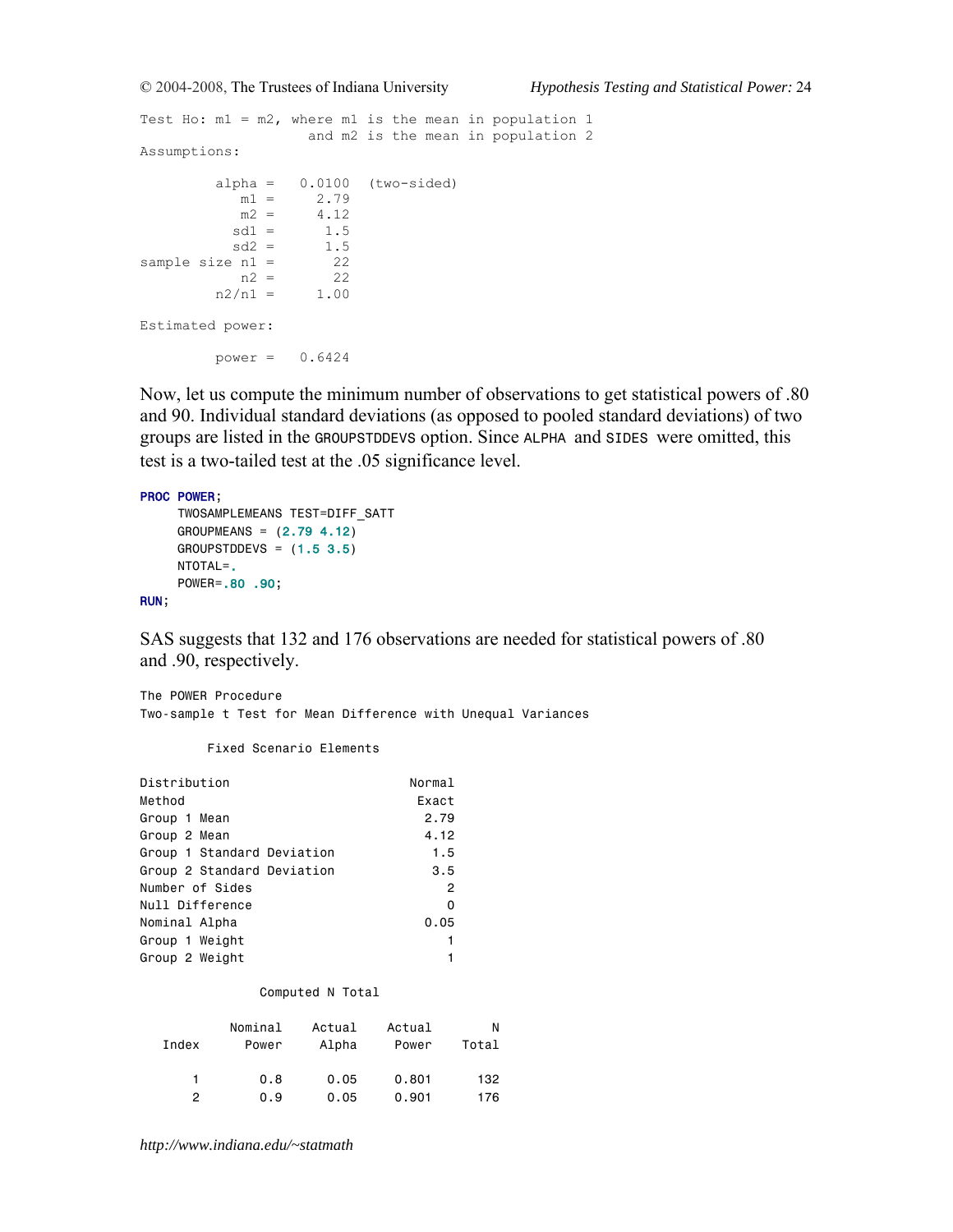Stata by default reports the minimum number of observations for statistical power .90 at the .05 level. The required observation of 174 (87+87) is almost similar to 176 that SAS suggests.

```
. sampsi 2.79 4.12, sd1(1.5) sd2(3.5) 
Estimated sample size for two-sample comparison of means 
Test Ho: m1 = m2, where m1 is the mean in population 1
                      and m2 is the mean in population 2 
Assumptions: 
         alpha = 0.0500 (two-sided)<br>power = 0.9000power = m1 =2.79
            m2 = 4.12sd1 = 1.5<br>sd2 = 3.5sd2 =n2/n1 = 1.00Estimated required sample sizes:
```
 $n1 = 87$ <br> $n2 = 87$  $n2 =$ 



**Figure 11. Sample Size Computation for Independent Sample T-test in G\*Power 3** 

*http://www.indiana.edu/~statmath*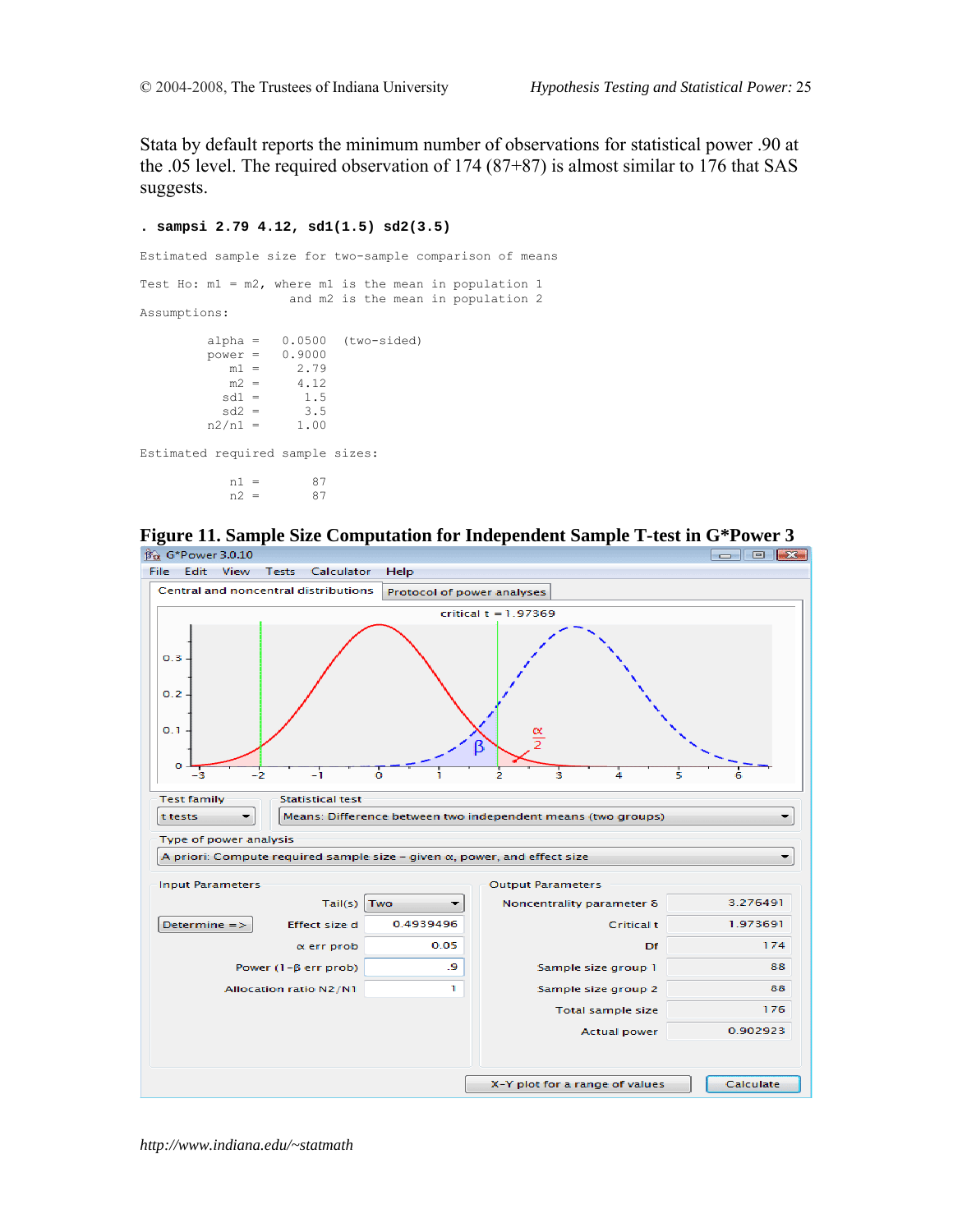In G\*Power 3, click Tests $\rightarrow$ Means $\rightarrow$ Two independent groups. In order to get "Effect" size  $d''$ , click Determine => to get a pop-up. Then, provide sample means and standard deviations. Click Calculate to compute Effect size f and then click Calculate and transfer to main window to copy the "effect size" to the main window in Figure 11. Finally, click Calculate to see the minimum number of observations computed. G\*Power reports 176 observations as does SAS. Note that degrees of freedom are 174 =  $176 - 2$ 

### **6.5 Advanced Features of SAS POWER and GLMPOWER**

SAS provides highly flexible ways of specifying values of interest. You may list means and standard deviations of more than one pair using parentheses or a vertical bar (|) of the cross grouped format. "GROUPMEANS =  $1 2 \mid 3 4$ " is equivalent to "GROUPMEANS =  $(1 3)$ (1 4) (2 3) (2 4)" Conversely, "GROUPSTDDEV = (.7 .8) (.7 .9)"can be written as  $"GROUPSTDDEV = .7 \mid .8 \cdot .9"$ 

```
PROC POWER; 
      TWOSAMPLEMEANS TEST=DIFF_SATT 
     GROUPMEANS = 1 2 \mid 3 4 GROUPSTDDEV = (.7 .8) (.7 .9) 
      NTOTAL = . 
      POWER = .80; 
RUN;
```
SAS report minimum sample sizes for eight scenarios consisting of four pairs of means and two pairs of standard deviations. For example,

The POWER Procedure Two-sample t Test for Mean Difference with Unequal Variances

Fixed Scenario Elements

| Distribution    | Normal         |
|-----------------|----------------|
| Method          | <b>Fxact</b>   |
| Nominal Power   | 0.8            |
| Number of Sides | $\overline{2}$ |
| Null Difference | $\Omega$       |
| Nominal Alpha   | 0.05           |
| Group 1 Weight  | 1              |
| Group 2 Weight  |                |
|                 |                |

|                |       |       |      | Computed N Total |        |        |       |
|----------------|-------|-------|------|------------------|--------|--------|-------|
|                |       |       | Std  | Std              | Actual | Actual | N     |
| Index          | Mean1 | Mean2 | Dev1 | Dev <sub>2</sub> | Alpha  | Power  | Total |
|                |       | 3     | 0.7  | 0.8              | 0.0414 | 0.840  | 8     |
| $\overline{2}$ | 1     | 3     | 0.7  | 0.9              | 0.0450 | 0.910  | 10    |
| 3              | 1     | 4     | 0.7  | 0.8              | 0.0354 | 0.881  | 6     |
| 4              | 1     | 4     | 0.7  | 0.9              | 0.0363 | 0.833  | 6     |
| 5              | 2     | 3     | 0.7  | 0.8              | 0.0489 | 0.840  | 22    |
| 6              | 2     | 3     | 0.7  | 0.9              | 0.0492 | 0.823  | 24    |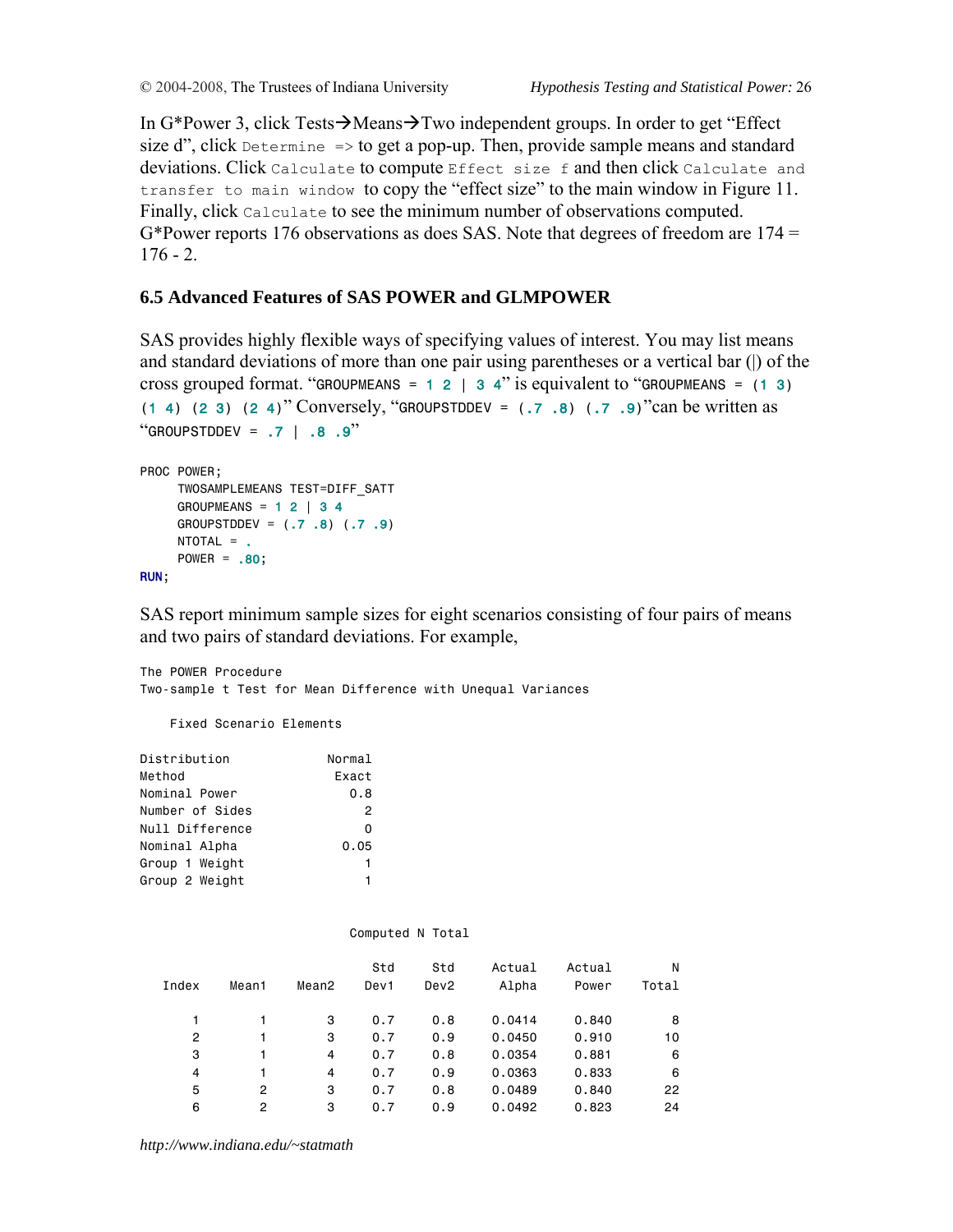7 2 4 0.7 0.8 0.0414 0.840 8 8 2 4 0.7 0.9 0.0450 0.910 10

The SAS GROUPNS option allows us to compute a required sample size of a group given a sample size of the other group. Note that NTOTAL assumes balanced data where two groups have the same number of observations. Suppose we want to know the minimum sample size of group 1 when sample sizes of group 2 are given 5 and 10. Pay attention to the missing values specified in GROUPNS.

```
PROC POWER; 
      TWOSAMPLEMEANS TEST=DIFF 
    GROUPMEANS = (2 3)STDDEV = .7GROUPNS = (. 5) (. 10)POWER = .80;
RUN;
```
SAS report 25 observations of group 1 as a required sample size when group 2 has 5 observations, and 8 observations when group 2 have 10. Total numbers of observations in two scenarios are 30 (=25+5) and 18 (=8+10), respectively.

The POWER Procedure Two-sample t Test for Mean Difference

Fixed Scenario Elements

| Distribution       | Normal         |
|--------------------|----------------|
| Method             | <b>Fxact</b>   |
| Group 1 Mean       | 2              |
| Group 2 Mean       | 3              |
| Standard Deviation | 0.7            |
| Nominal Power      | 0.8            |
| Number of Sides    | $\overline{2}$ |
| Null Difference    | $\Omega$       |
| Alpha              | 0.05           |

| Index | N2 | Actual<br>Power | Ν1 |
|-------|----|-----------------|----|
| 1     | 5  | 0.804           | 25 |
| 2     | 10 | 0.807           | я  |

## **6.6 Statistical Power and Sample Size of Comparing a Proportion**

Imagine a binary variable of a Yes/No or True/False type question. Suppose we have 50 observations and 30 percent answered Yes. We want to know if the true proportion is .50,  $H_0$ :  $\pi$  = .5 . Let us conduct normal approximated z-test (TEST=Z) in stead of the exact binomial test (TEST=EXACT). The ONESAMPLEFREQ statement compares a proportion with a hypothesized proportion, which is specified in NULLPROPORTION.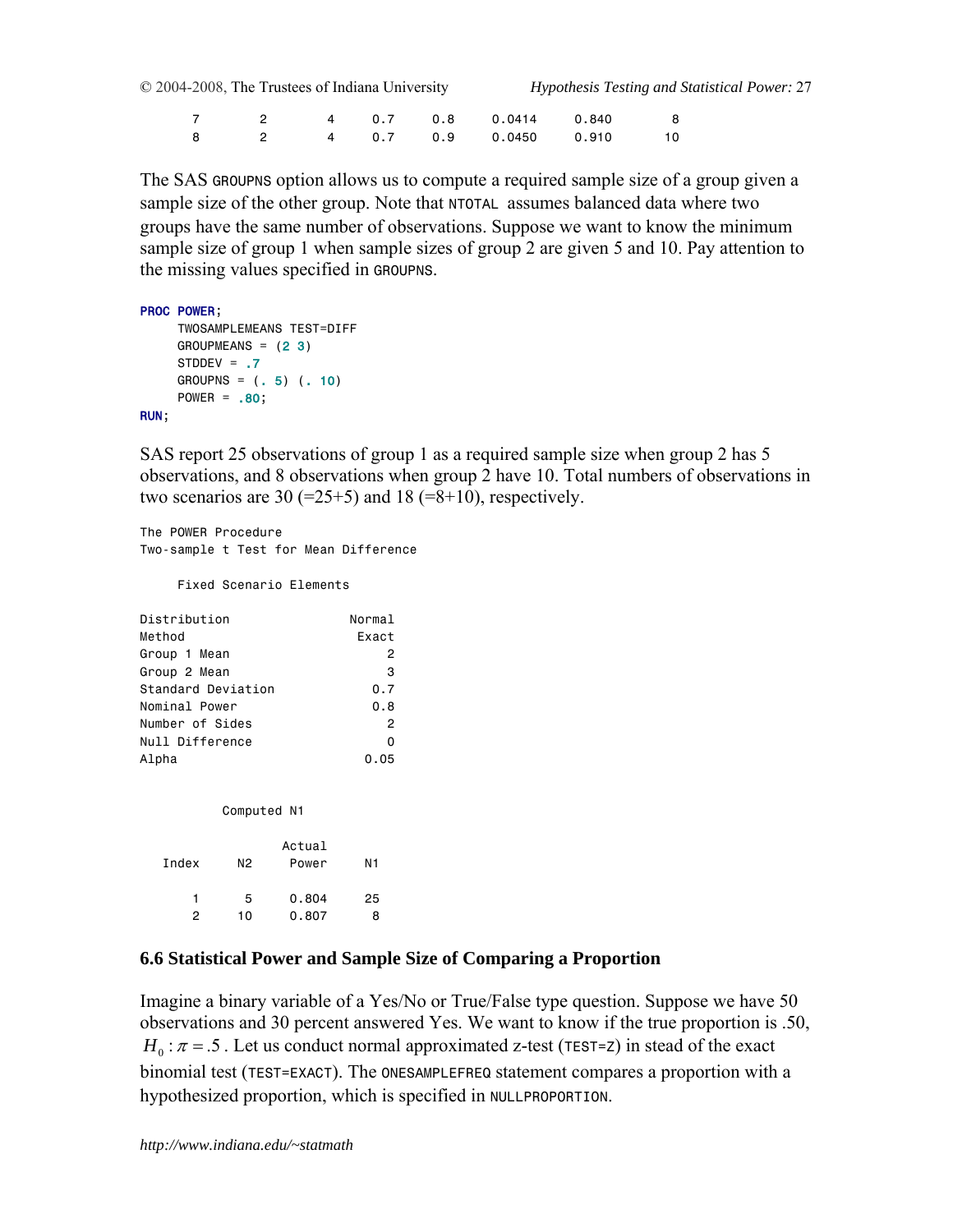```
PROC POWER; 
     ONESAMPLEFREQ TEST=Z 
     NULLPROPORTION = .5 
     PROPORTION = .3
    NTOTAL = 50POWER = \cdot;
RUN;
```
SAS reports .859 as the statistical power of comparing the proportion of a binary variable.

The POWER Procedure Z Test for Binomial Proportion

Fixed Scenario Elements

| Method              | Exact |
|---------------------|-------|
| Null Proportion     | 0.5   |
| Binomial Proportion | 0.3   |
| Total Sample Size   | 50    |
| Number of Sides     | 2     |
| Nominal Alpha       | 0.05  |

#### Computed Power

| Lower | Upper |        |       |
|-------|-------|--------|-------|
| Crit  | Crit  | Actual |       |
| Val   | Val   | Alpha  | Power |
| 18    | 32    | 0.0649 | 0.859 |

Stata returns a power of .828, which is similar to .859 above.

#### . sampsi .5 .3, onesample n(50)

```
Estimated power for one-sample comparison of proportion 
  to hypothesized value
```
Test Ho:  $p = 0.5000$ , where  $p$  is the proportion in the population

Assumptions:

alpha =  $0.0500$  (two-sided) alternative  $p = 0.3000$ sample size  $n = 50$ 

Estimated power:

power = 0.8283

Let us compute the minimum number of observations to get statistical powers of .80 and .90. SAS suggests that 71 and 88 observations are respectively need.

#### PROC POWER;

ONESAMPLEFREQ TEST=Z METHOD=NORMAL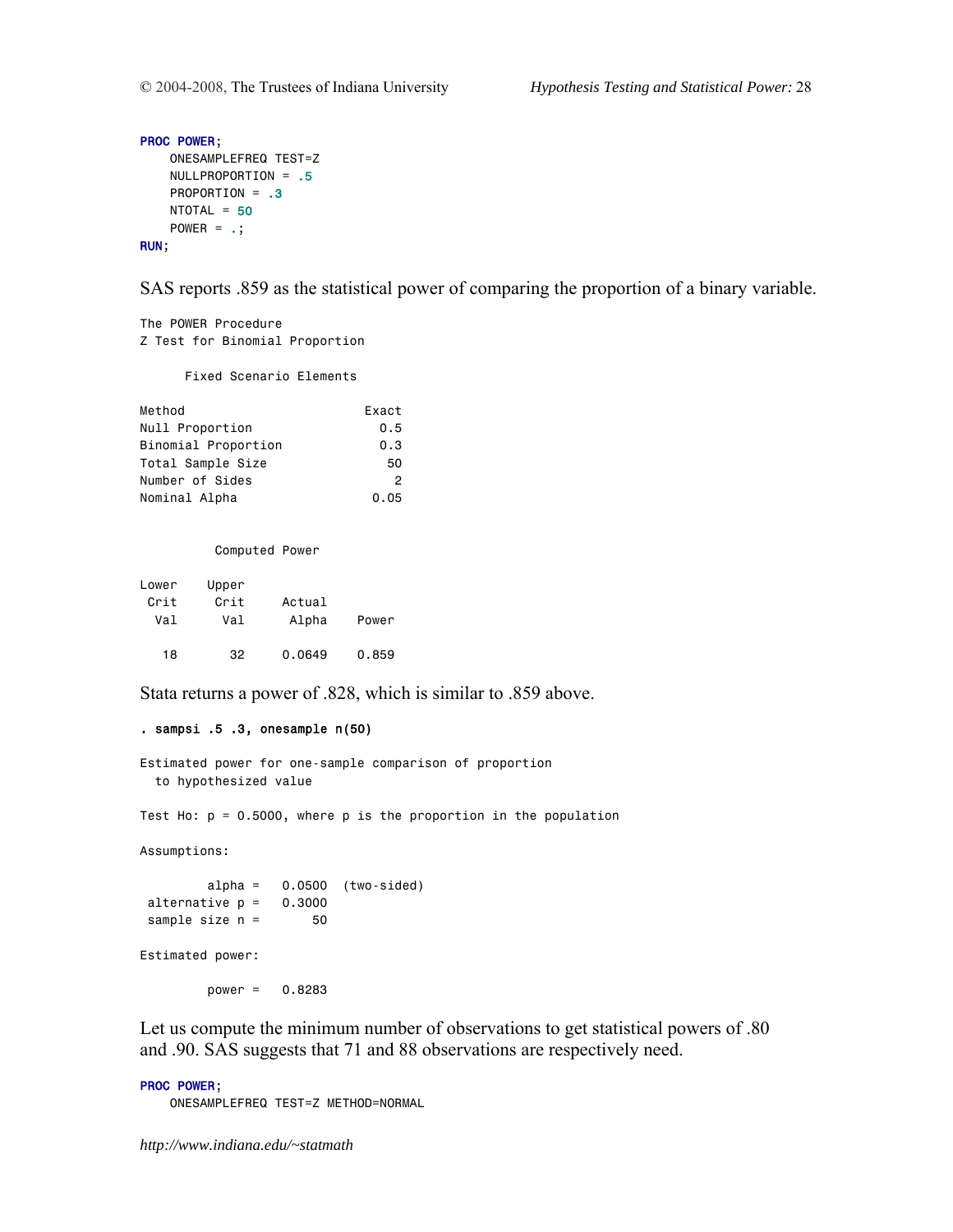```
 ALPHA=.01 SIDES=2
     NULLPROPORTION = .5 
     PROPORTION = .3
     NTOTAL = . 
     POWER = .80 .90; 
RUN;
```
The POWER Procedure Z Test for Binomial Proportion

Fixed Scenario Elements

| Method          |                     |        | Normal approximation |
|-----------------|---------------------|--------|----------------------|
| Number of Sides |                     |        | 2                    |
| Null Proportion |                     |        | 0.5                  |
| Alpha           |                     |        | 0.01                 |
|                 | Binomial Proportion |        | 0.3                  |
|                 |                     |        |                      |
|                 | Computed N Total    |        |                      |
|                 | Nominal             | Actual | N                    |
|                 |                     |        |                      |
| Index           | Power               | Power  | Total                |
|                 |                     |        |                      |
| 1               | 0.8                 | 0.807  | 71                   |
| 2               | 0.9                 | 0.900  | 88                   |
|                 |                     |        |                      |

The following .sampsi command returns the same required sample sizes 71 and 88 for the two statistical powers.

#### . sampsi .5 .3, onesample power(.80) alpha(.01)

Estimated sample size for one-sample comparison of proportion to hypothesized value Test Ho:  $p = 0.5000$ , where  $p$  is the proportion in the population Assumptions:  $alpha = 0.0100$  (two-sided) power = 0.8000 alternative  $p = 0.3000$ Estimated required sample size:

 $n = 71$ 

### **6.7 Statistical Power and Sample Size of Comparing Two Proportions**

Now, consider two binary variables. Suppose their proportions of Yes or Success are .25 and .45, respectively. We want to know there is no difference in population proportions,  $H_0$ :  $\pi_1 = \pi_2$ . The TEST=FISHER option tells SAS to conduct the Fisher's exact conditional test for two proportions. Note "NPERGROUP =  $80$  TO 120 BY 10" is equivalent to "NPERGROUP = 80 90 100 110 120"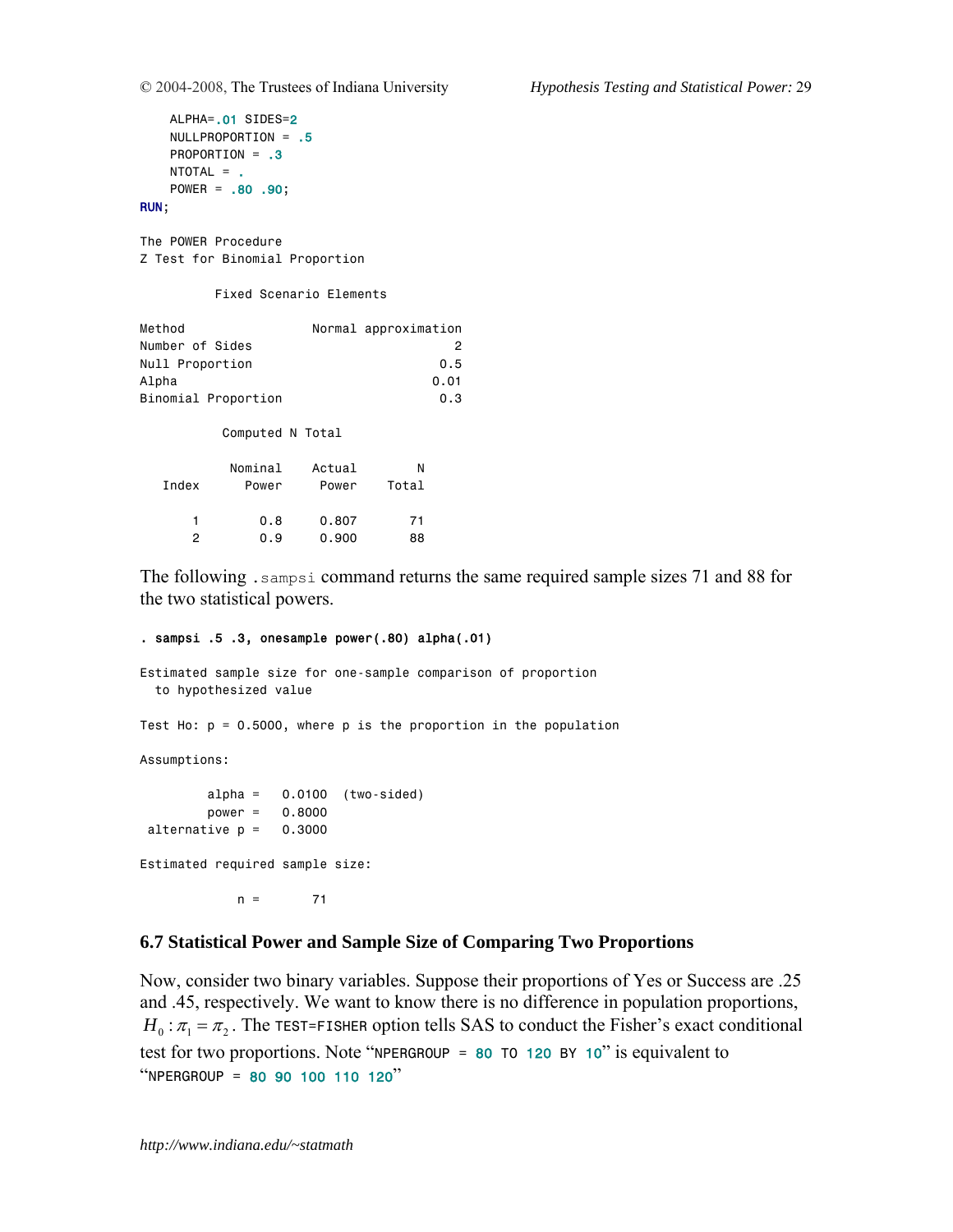PROC POWER;

```
 TWOSAMPLEFREQ TEST=FISHER 
     GROUPPROPORTIONS = (.25 .45) 
     NPERGROUP = 80 TO 120 BY 10 
    Power = .;RUN;
```
The above SAS procedure computes statistical power when N of one variable changes from 80 to 120, assuming balanced data. SAS reports statistical power ranging from .71 to .88.

The POWER Procedure Fisher's Exact Conditional Test for Two Proportions

Fixed Scenario Elements

| Distribution       | Exact conditional            |  |  |
|--------------------|------------------------------|--|--|
| Method             | Walters normal approximation |  |  |
| Group 1 Proportion | 0.25                         |  |  |
| Group 2 Proportion | 0.45                         |  |  |
| Number of Sides    | 2                            |  |  |
| Alpha              | 0.05                         |  |  |

Computed Power

|       | N Per |       |
|-------|-------|-------|
| Index | Group | Power |
|       |       |       |
| 1     | 80    | 0.708 |
| 2     | 90    | 0.764 |
| з     | 100   | 0.811 |
| 4     | 110   | 0.850 |
| 5     | 120   | 0.881 |

Alternatively, you may use GROUPNS to specify numbers of observations of two groups. This option is very useful when data are not balanced. The following procedure gives us the same answered as we got above.

```
PROC POWER; 
    TWOSAMPLEFREQ TEST=FISHER 
     GROUPPROPORTIONS = (.25 .45) 
    GROUPNS = (80 80) (90 90) (100 100) (110 110) (120 120) 
    Power = .RUN;
```
In Stata, you just need to list two proportions followed by numbers of observations. Stata returns .705 when N=80, which is almost same as .708 above.

```
. sampsi .25 .45, n1(80) n2(80) 
Estimated power for two-sample comparison of proportions 
Test Ho: p1 = p2, where p1 is the proportion in population 1
                    and p2 is the proportion in population 2 
Assumptions:
```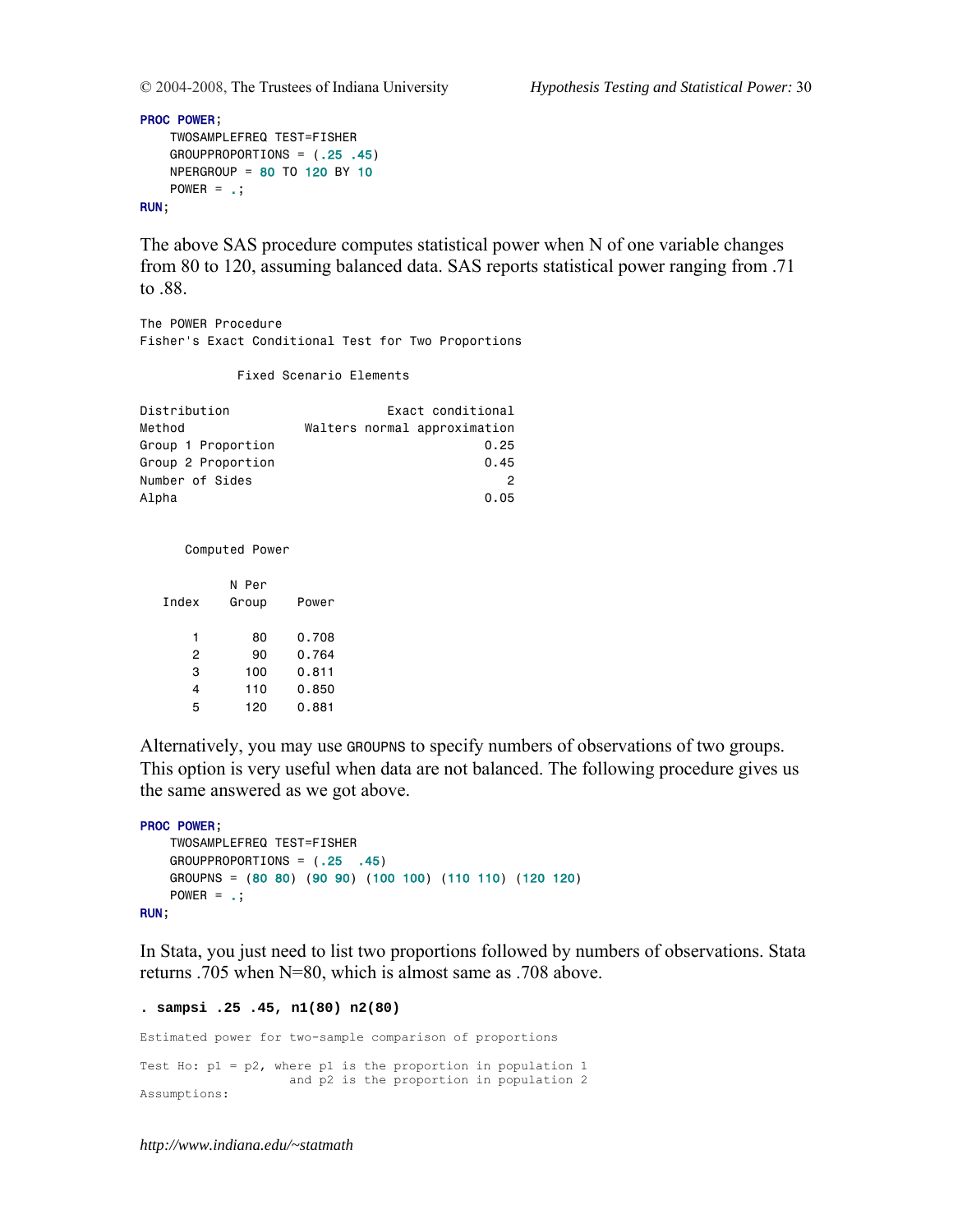```
alpha = 0.0500 (two-sided)
p1 = 0.2500p2 = 0.4500sample size n1 = 80<br>n2 = 80
n2 = 80n2/n1 = 1.00Estimated power: 
       power = 0.7048
```
Conversely, we may get required numbers of observations to get statistical powers of .80 and .90 by omitting the value of NPERGROUP. SAS suggests that each group should have at least 89 and 128 observations to meet the .80 and .90 level.

#### PROC POWER;

```
 TWOSAMPLEFREQ TEST=FISHER 
     GROUPPROPORTIONS = (.25 .45) 
    NPERGROUP = . POWER = .80 .90; 
RUN;
```
The POWER Procedure Fisher's Exact Conditional Test for Two Proportions

#### Fixed Scenario Elements

| Distribution       | Exact conditional            |  |  |  |
|--------------------|------------------------------|--|--|--|
| Method             | Walters normal approximation |  |  |  |
| Group 1 Proportion | 0.25                         |  |  |  |
| Group 2 Proportion | 0.45                         |  |  |  |
| Number of Sides    | 2                            |  |  |  |
| Alpha              | 0.05                         |  |  |  |

#### Computed N Per Group

| Index | Nominal | Actual | N Per |
|-------|---------|--------|-------|
|       | Power   | Power  | Group |
| 1     | 0.8     | 0.802  | 98    |
| 2     | 0.9     | 0.902  | 128   |

In Stata, provide a target statistical power. Both SAS and Stata suggest that at least 256  $(= 128 \times 2)$  observations are need for the statistical power of .90.

**. sampsi .25 .45, power(.90)** 

Estimated sample size for two-sample comparison of proportions Test Ho:  $p1 = p2$ , where  $p1$  is the proportion in population 1 and p2 is the proportion in population 2 Assumptions: alpha = 0.0500 (two-sided) power = 0.9000  $p1 = 0.2500$  $p2 = 0.4500$  $n2/n1 = 1.00$ Estimated required sample sizes: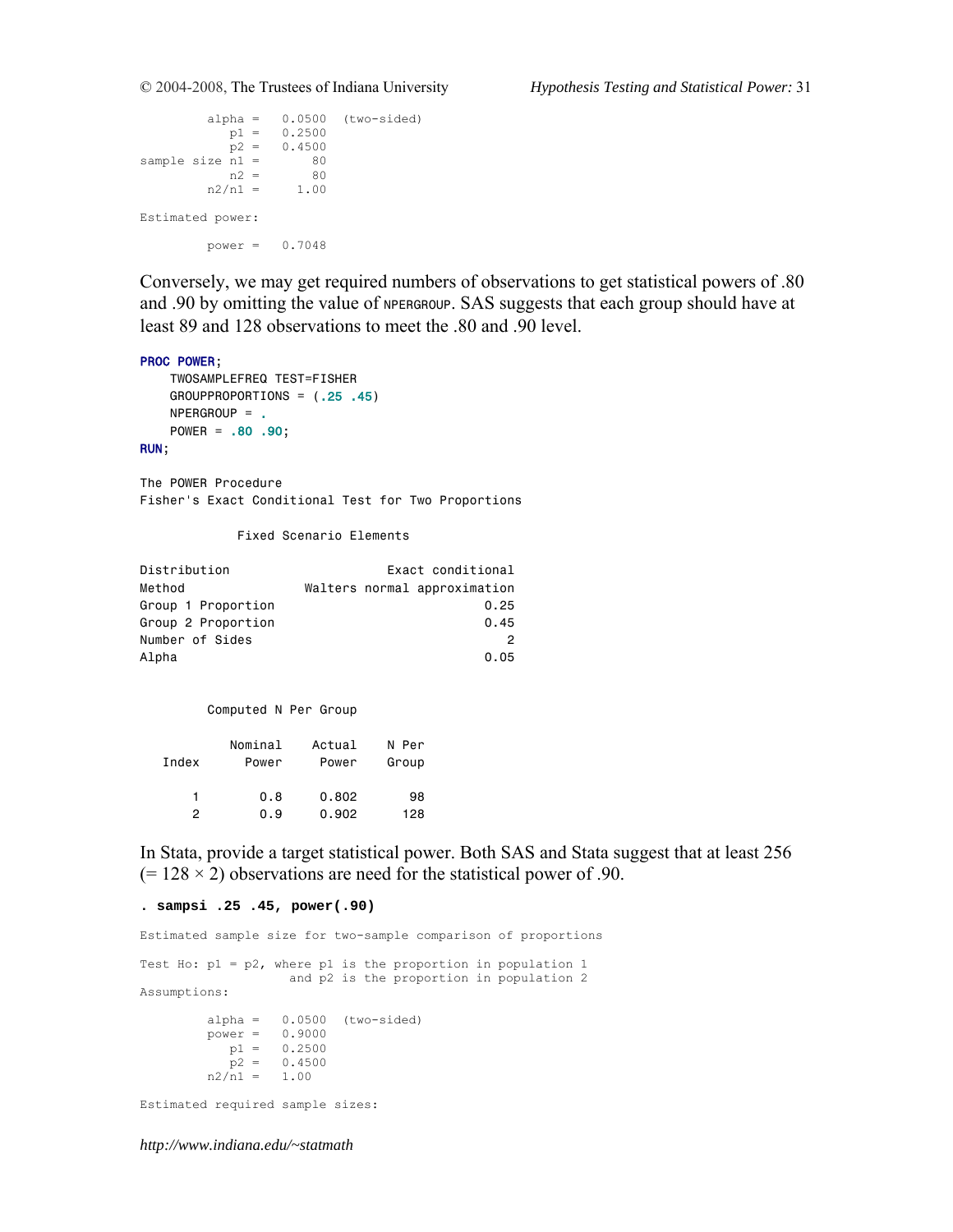$n1 = 128$ <br> $n2 = 128$  $n2 =$ 

In G\*Power, click Tests $\rightarrow$ Proportions $\rightarrow$ Two independent groups: Inequality, Fisher's exact test to get a pop-up shown in Figure 12. Note that other methods may return different results. Choose the two-tailed test and then provide two proportions and a target statistical power. Finally, click Calculate to compute the required sample size and actual statistical power.

|  |  |  |  |  |  |  | Figure 12. Sample Size Computation for Comparing Proporitons in G*Power 3 |  |
|--|--|--|--|--|--|--|---------------------------------------------------------------------------|--|
|  |  |  |  |  |  |  |                                                                           |  |

| $\beta \alpha$ G*Power 3.0.10        |                              |                            |                                                                                  | l o<br>$-23$<br>$\Box$ |
|--------------------------------------|------------------------------|----------------------------|----------------------------------------------------------------------------------|------------------------|
| Edit<br>View<br>File                 | <b>Tests</b><br>Calculator   | Help                       |                                                                                  |                        |
| Central and noncentral distributions |                              | Protocol of power analyses |                                                                                  |                        |
|                                      |                              |                            |                                                                                  |                        |
|                                      |                              |                            |                                                                                  |                        |
|                                      |                              |                            |                                                                                  |                        |
|                                      |                              |                            |                                                                                  |                        |
|                                      |                              |                            |                                                                                  |                        |
|                                      |                              |                            |                                                                                  |                        |
|                                      |                              |                            |                                                                                  |                        |
|                                      |                              |                            |                                                                                  |                        |
|                                      |                              |                            |                                                                                  |                        |
|                                      |                              |                            |                                                                                  |                        |
| <b>Test family</b>                   | <b>Statistical test</b>      |                            |                                                                                  |                        |
| Exact<br>▼                           |                              |                            | Proportions: Inequality, two independent groups (Fisher's exact test)            |                        |
| Type of power analysis               |                              |                            |                                                                                  |                        |
|                                      |                              |                            | A priori: Compute required sample size - given $\alpha$ , power, and effect size |                        |
|                                      |                              |                            |                                                                                  |                        |
| <b>Input Parameters</b>              |                              |                            | <b>Output Parameters</b>                                                         |                        |
|                                      | Tail(s)                      | Two<br>▼                   | Sample size group 1                                                              | 98                     |
| Determine $=$ $>$                    | Proportion p1                | .25                        | Sample size group 2                                                              | 98                     |
|                                      | Proportion p2                | .45                        | Total sample size                                                                | 196                    |
|                                      | $\alpha$ err prob            | 0.05                       | <b>Actual power</b>                                                              | 0.802368               |
|                                      | Power $(1 - \beta$ err prob) | .80                        | Actual $\alpha$                                                                  | 0.037098               |
|                                      | Allocation ratio N2/N1       | ı                          |                                                                                  |                        |
|                                      |                              |                            |                                                                                  |                        |
|                                      |                              |                            |                                                                                  |                        |
|                                      |                              |                            |                                                                                  |                        |
|                                      |                              | Options                    | X-Y plot for a range of values                                                   | Calculate              |

Like SAS, G\*Power 3 reports 196 observations for a statistical power of .80 but suggest 254 observations for a power of .90.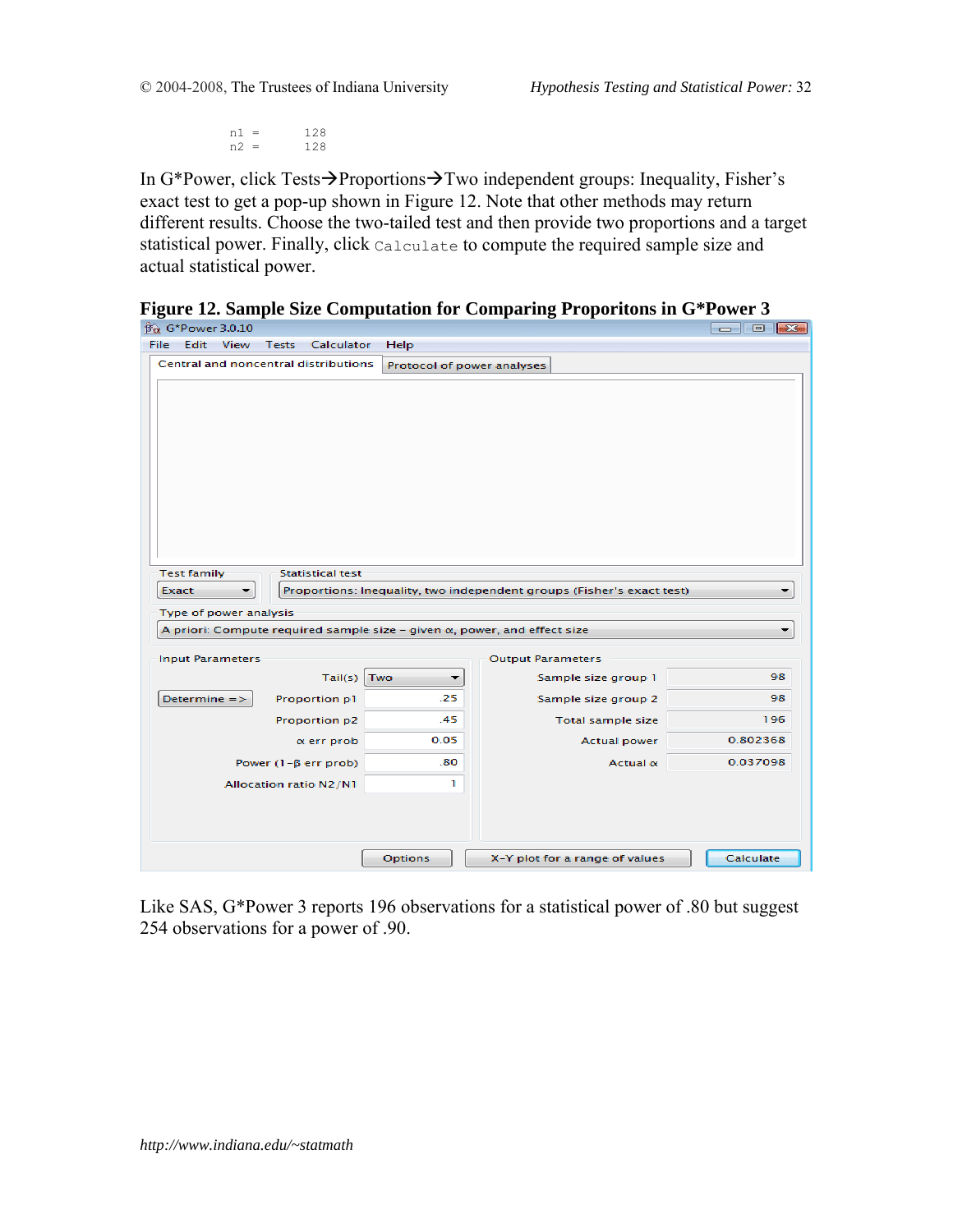## **7. Applications: ANOVA and Linear Regression**

SAS POWER and GLMPOWER procedures perform statistical power and sample size analysis for analyses of variance (ANOVA) and linear regression, while Stata .sampsi does not.

## **7.1 Statistical Power and Sample Size of a One-way ANOVA**

The POWER procedure has the ONEWAYANOVA statement for a one-way ANOVA. Note that NPERGROUP specifies the number of observations of a group, assuming balanced data.

```
PROC POWER; 
      ONEWAYANOVA TEST=OVERALL 
      GROUPMEANS= (5 7 3 11) 
     STDDEV= 4\overline{5}6 NPERGROUP= 10 15 
      POWER=.; 
RUN;
```
The above POWER procedure lists statistical powers for different standard deviations and numbers of observations. For example, if a standard deviation is 4 and each group has 10 observations, statistical power is .972 at the .05 level.

The POWER Procedure Overall F Test for One-Way ANOVA

Fixed Scenario Elements

| Method      | Exact    |
|-------------|----------|
| Alpha       | 0.05     |
| Group Means | 5 7 3 11 |

Computed Power

| Index          | Std<br>Dev | N Per<br>Group | Power |
|----------------|------------|----------------|-------|
| 1              | 4          | 10             | 0.972 |
| $\overline{2}$ | 4          | 15             | 0.999 |
| 3              | 5          | 10             | 0.858 |
| 4              | 5          | 15             | 0.972 |
| 5              | 6          | 10             | 0.696 |
| 6              | 6          | 15             | 0.886 |

The SAS GLMPOWER procedure also performs power analysis of one-way ANOVA. Unlike the POWER procedure, this procedure requires an existing SAS data set. Like the ANOVA procedure, the CLASS and the MODEL statements are required for ANOVA in the GLMPOWER procedure. In other word, the POWER statement is encompassed in this procedure.

```
PROC GLMPOWER DATA=power.car;
     CLASS mode;
```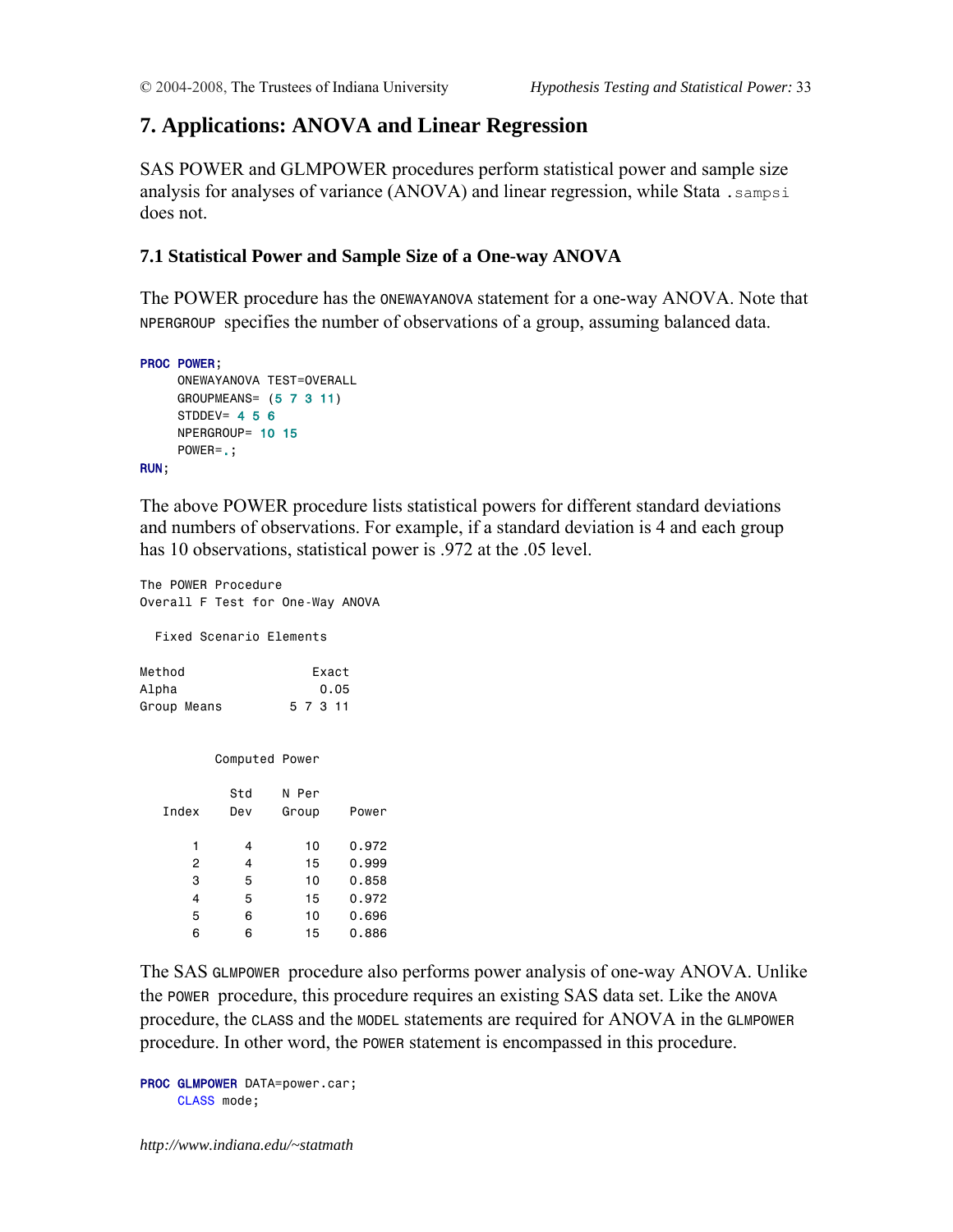```
 MODEL income=mode; 
 POWER STDDEV = 15
     ALPHA = .01 NTOTAL = 100 TO 200 BY 50 
     POWER = \cdot;
```
RUN;

The power of this one-way ANOVA is .924 when N is 200.

The GLMPOWER Procedure

Fixed Scenario Elements

| Dependent Variable       | income |
|--------------------------|--------|
| Source                   | mode   |
| Alpha                    | 0.01   |
| Error Standard Deviation | 15     |
| Test Degrees of Freedom  | з      |

Computed Power

|                |         | Actual |       |       |
|----------------|---------|--------|-------|-------|
|                | Nominal | N      | Error |       |
| <b>T</b> ndex  | N Total | Total  | DF    | Power |
|                |         |        |       |       |
| 1              | 100     | 100    | 96    | 0.542 |
| $\overline{2}$ | 150     | 100    | 96    | 0.542 |
| 3              | 200     | 200    | 196   | 0.924 |

Conversely, we can compute required sample size by specifying target statistical powers. Since ALPHA and SIDES dare omitted, this is a two-tailed test at the .05 level.

```
PROC GLMPOWER DATA=power.car;
      CLASS male; 
      MODEL income=male; 
      POWER STDDEV=15
           NTOTAL= . 
           POWER= .70 .80 .90; 
RUN;
```
SAS suggests from 1,900 to 3,100 depending on target statistical power.

The GLMPOWER Procedure

Fixed Scenario Elements

| Dependent Variable       | income |
|--------------------------|--------|
| Source                   | male   |
| Alpha                    | 0.05   |
| Error Standard Deviation | 15     |
| Test Degrees of Freedom  |        |

Computed N Total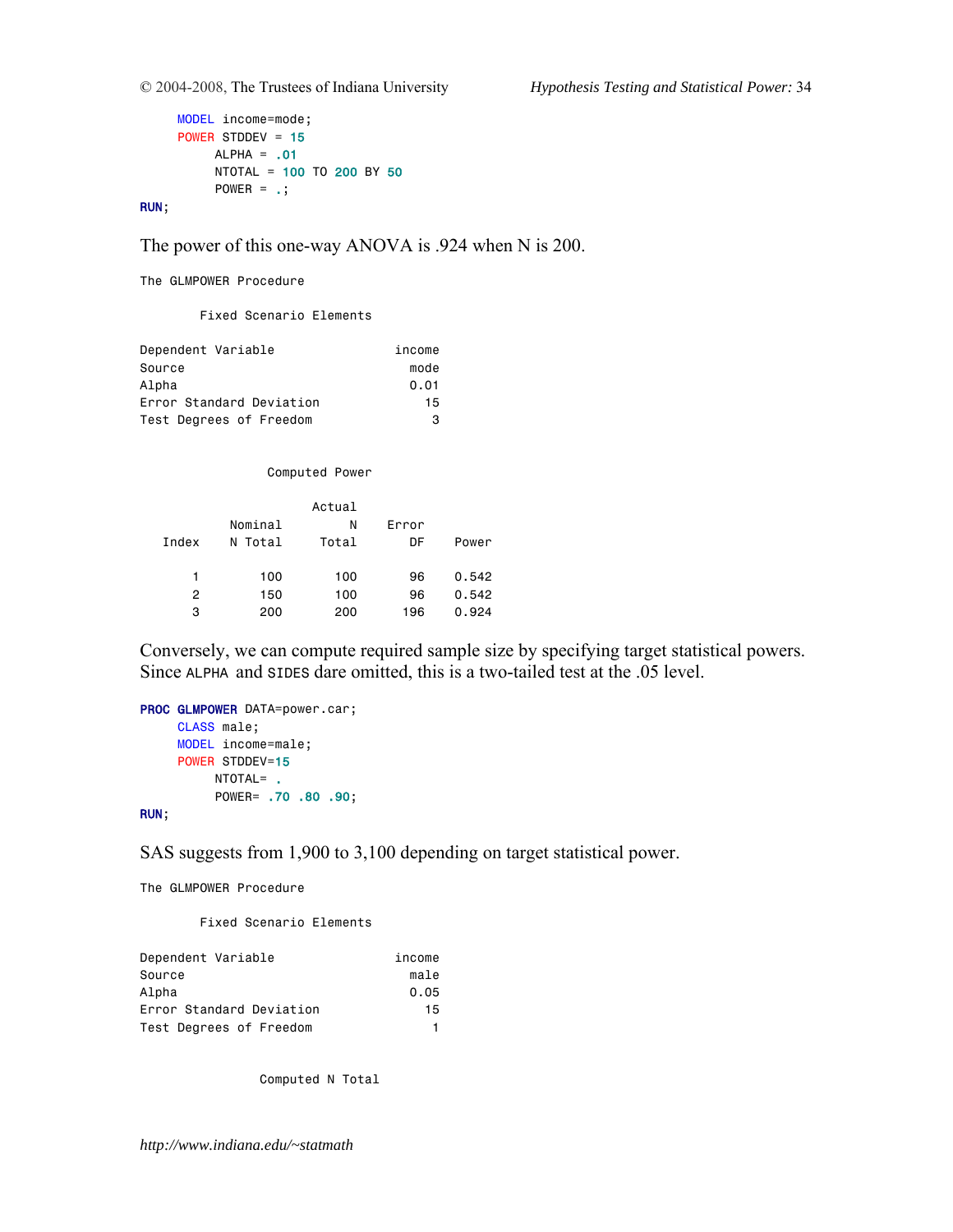|       | Nominal | Error | Actual | Ν     |
|-------|---------|-------|--------|-------|
| Index | Power   | DF    | Power  | Total |
|       |         |       |        |       |
| 1     | 0.7     | 1898  | 0.720  | 1900  |
| 2     | 0.8     | 2398  | 0.816  | 2400  |
| 3     | 0.9     | 3098  | 0.901  | 3100  |
|       |         |       |        |       |

In G\*Power, click Tests $\rightarrow$ Variances $\rightarrow$ One Group to get a pop-up for a one-way ANOVA. Do not forget to choose F-tests under Test family (Figure 13). G\*Power 3 reports 2,404 observations for a statistical power of .816, which is almost the same as 2,400 that SAS suggests. Interestingly, G\*Power illustrates how significance level and β are related in this setting.

**Figure 13. Sample Size Computation for a Two-way ANOVA in G\*Power 3** 



In order to compute "Effect size f", click Determine=> to open a pop-up in Figure 14. Choose Effect size from means under Select procedure. Provide the number of groups and a hypothesized standard deviation (not sample standard deviation) of each group. This number determines the size of a workable spreadsheet below.

In the spreadsheet, provide sample means and number of observations of groups. Click Calculate to compute Effect size f and then click Calculate and transfer to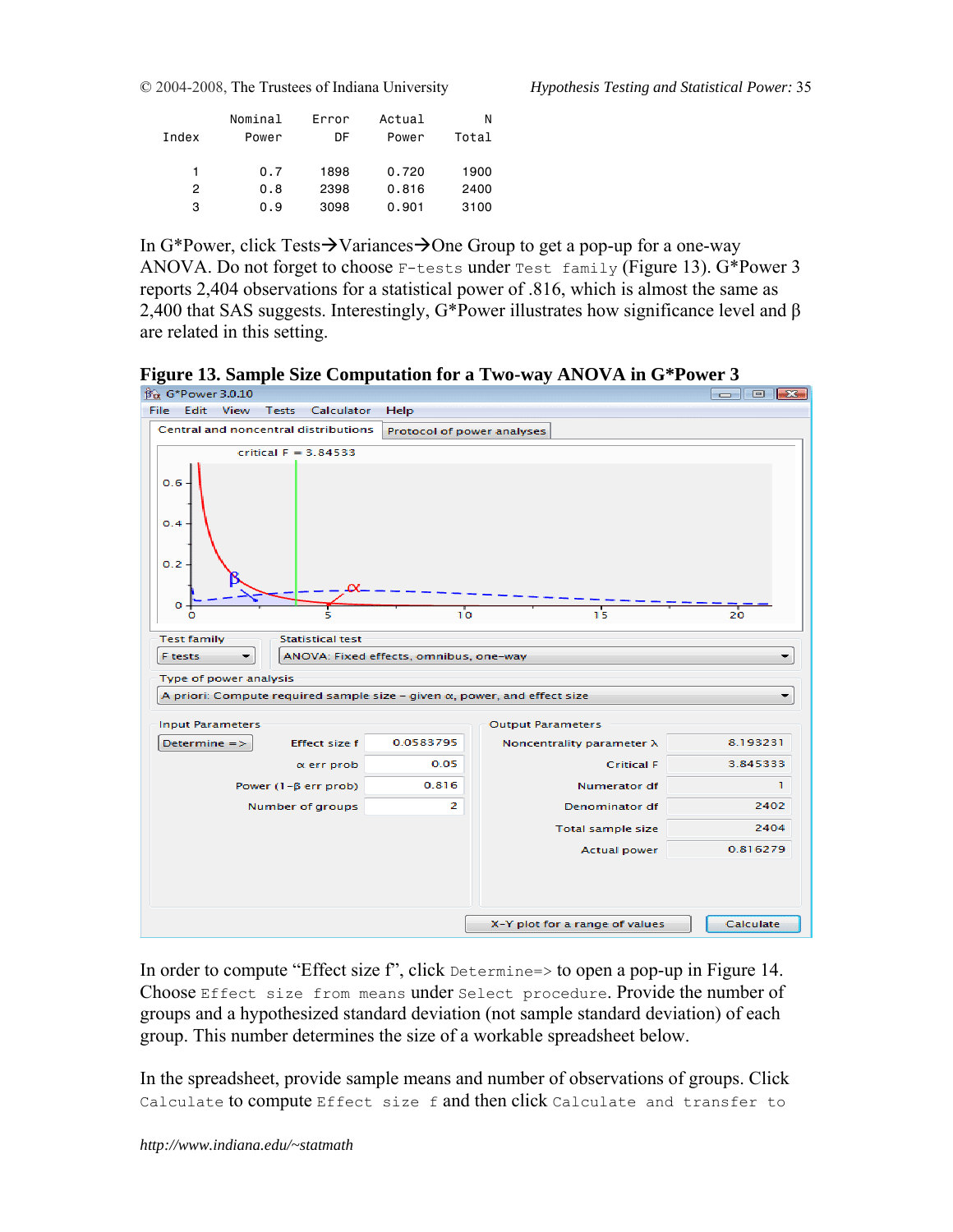main window to copy the "effect size" to the main window in Figure 13. Finally, click Calculate in Figure 13 to see the required number of observations computed and actual statistical power given the sample size.

| 8                      | -9<br>Select procedure                | -~-r |            |
|------------------------|---------------------------------------|------|------------|
|                        | <b>Effect size from means</b>         |      |            |
|                        |                                       |      |            |
|                        | Number of groups                      |      | 2          |
| SD o within each group |                                       |      | 15         |
| Group                  | Mean                                  |      | size       |
| ı                      | 61.0375                               |      | 40         |
| 2                      | 59.25                                 |      | 60         |
|                        |                                       |      |            |
|                        | Equal n                               |      | 5          |
|                        | <b>Total sample size</b>              |      | 100        |
| Calculate              | <b>Effect size f</b>                  |      | 0.05837951 |
|                        | Calculate and transfer to main window |      |            |
|                        |                                       |      | Close      |

### **Figure 14. Providing Group Information and Standard Deviation**

## **7.2 Statistical Power and Sample Size of a Two-way ANOVA**

Since POWER does not support two-way ANOVA, we have to use GLMPOWER. As mentioned before, this procedure can handle more complicated models. Variables owncar and male here are used as fixed factors with their interaction allowed. The PLOT statement draws a plot of statistical power and sample size (Figure 15).

```
PROC GLMPOWER DATA=power.car;
      CLASS owncar male; 
      MODEL income= owncar | male; 
      POWER STDDEV=10
            ALPHA=.01
            NTOTAL= 200
           POWER= .;
      PLOT X=N MIN=150 MAX=250; 
RUN;
```
The GLMPOWER procedure lists statistical powers when standard deviation is 10 and  $N=200$ and then draw a plot in order to illustrate how statistical power changes when N changes from 100 to 200.

The GLMPOWER Procedure Fixed Scenario Elements

Dependent Variable income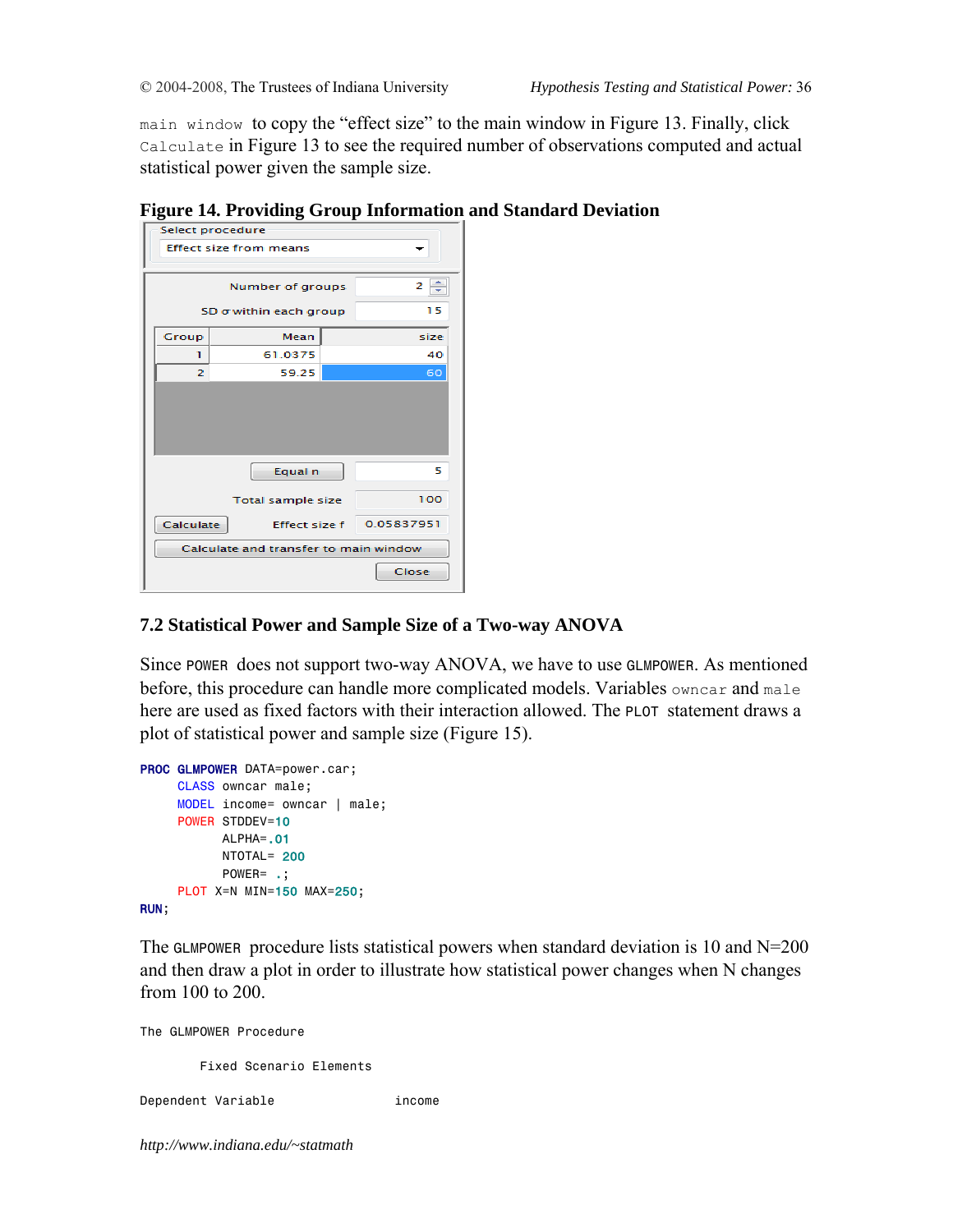| Alpha                    | 0.01 |
|--------------------------|------|
| Error Standard Deviation | 10   |
| Total Sample Size        | 200  |
| Error Degrees of Freedom | 196  |

Computed Power

| Index | Source      | Test<br>DF | Power |
|-------|-------------|------------|-------|
|       | owncar      |            | 0.779 |
| 2     | male        |            | 0.501 |
| з     | owncar*male |            | 0.963 |

**Figure 15. A Plot of Statistical Power and Sample Size** 



Finally, let us get the minimum number of observations by omitting the value of NTOTAL.

```
PROC GLMPOWER DATA=power.car;
       CLASS owncar male; 
       MODEL income= owncar male; 
       POWER STDDEV=10
            ALPHA=.05
            NTOTAL= .
            POWER=.80;
```
RUN;

The GLMPOWER Procedure

Fixed Scenario Elements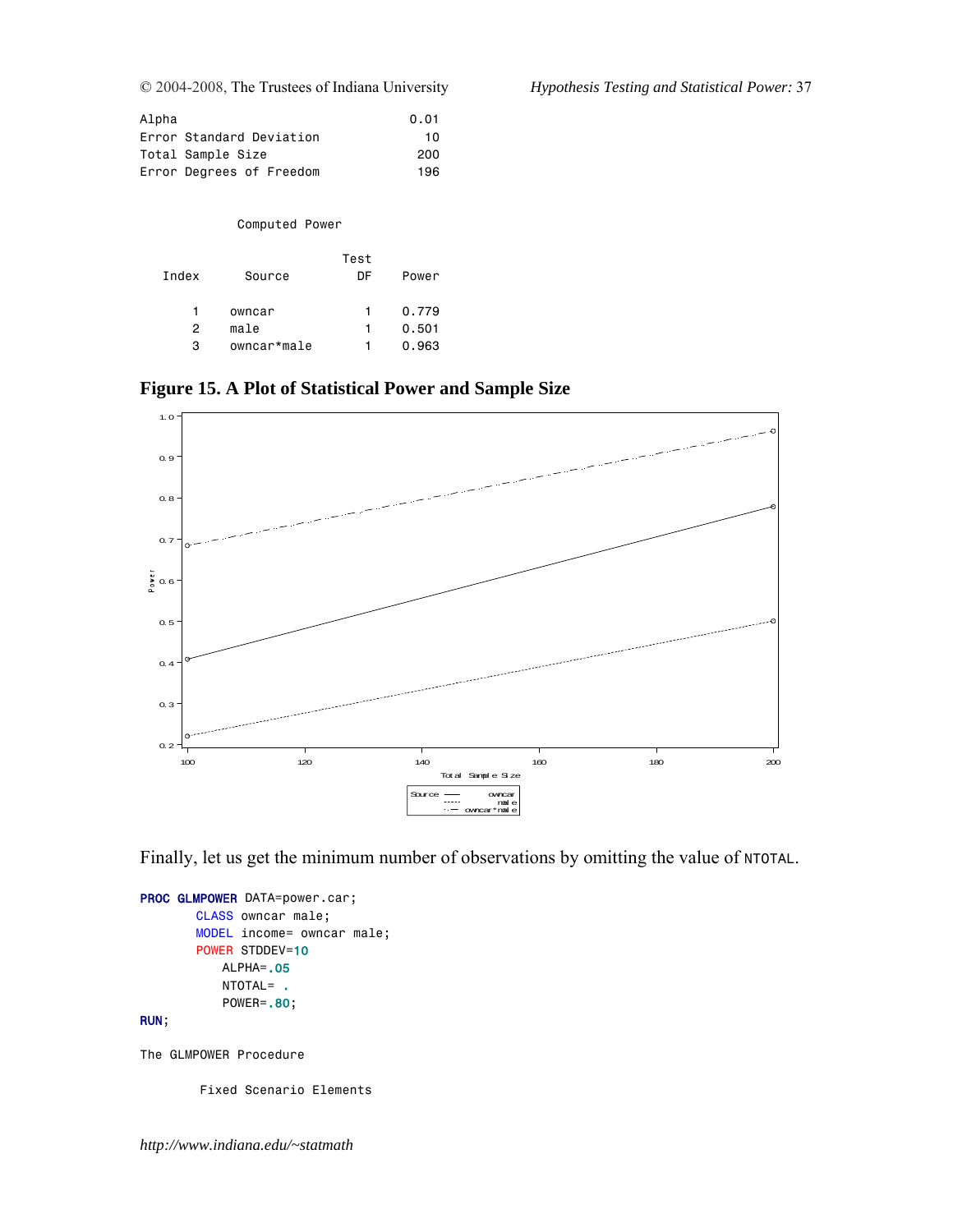| Dependent Variable       | income |
|--------------------------|--------|
| Alpha                    | 0.05   |
| Error Standard Deviation | 10     |
| Nominal Power            | 0.8    |

|       |        | Computed N Total |             |                 |            |
|-------|--------|------------------|-------------|-----------------|------------|
| Index | Source | Test<br>DF       | Error<br>DF | Actual<br>Power | N<br>Total |
|       | owncar | $\mathbf{1}$     | 197         | 0.977           | 200        |

2 male 1 397 0.821 400

If you want to perform other statistical power analysis for more complicated model and linear regression model, see SAS manuals.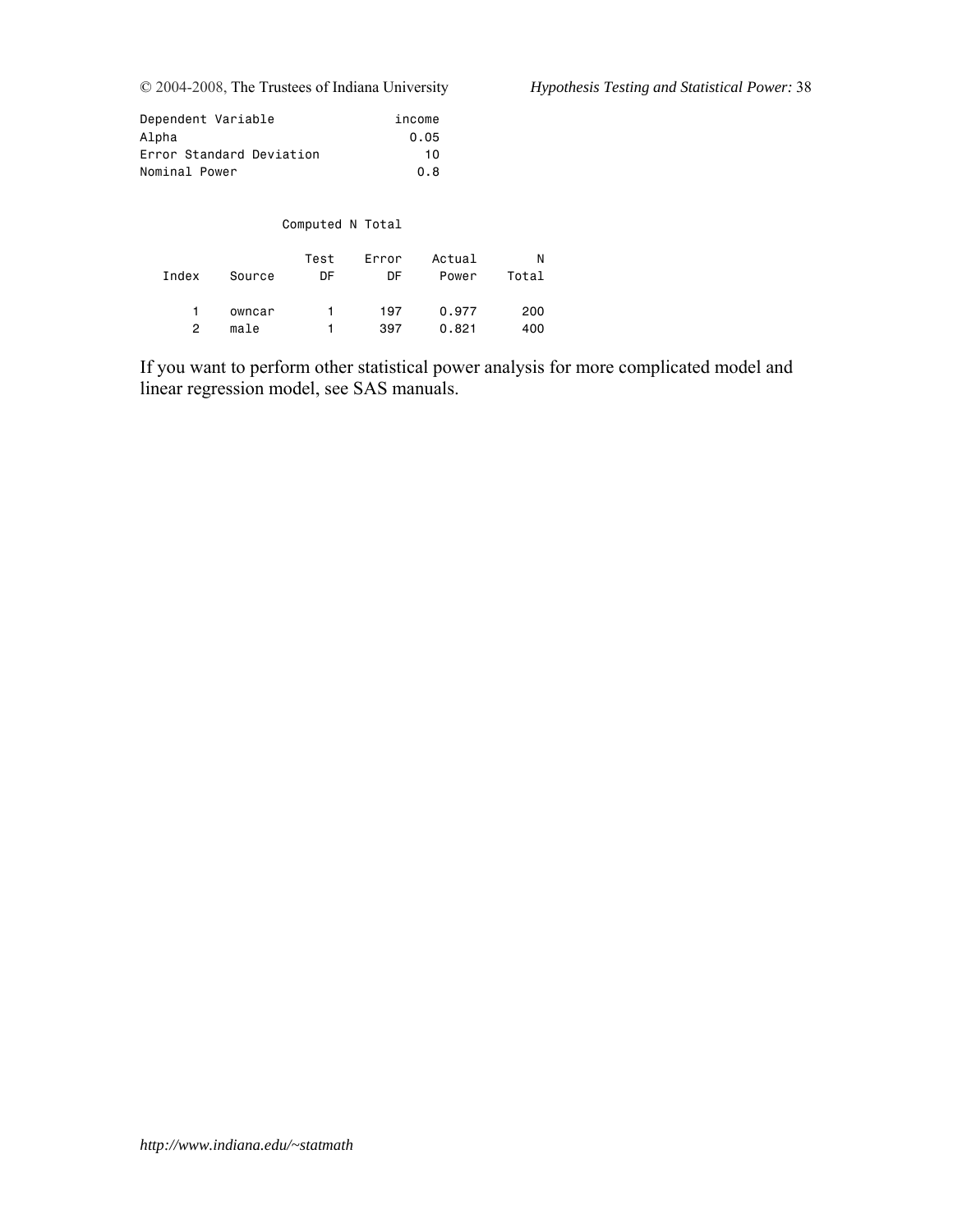# **8. Conclusion**

A hypothesis is a specific conjecture about an aspect of a population of interest. Hypothesis testing is a scientific process to investigate if a null hypothesis is true or not, although we never know if the hypothesis is actually true or not. A Type I error is a wrong decision of rejecting a true null hypothesis, while Type II error occurs when not rejecting false null hypothesis. The probability of committing Type I error is the size of a test or significance level α, whereas the probability of committing Type II error is  $β$ . (1α) is called confidence level, while (1- β) is statistical power of a test. The statistical power is the ability of a test to detect an effect, if the effect actually exists. But it is notable that this concept is not always clear. See Section 1 (Figure 2, in particular) and 2 for review.

Despite presence of many statistical packages for statistical power analysis, I would recommend SAS and G\*Power 3. SAS POWER and GLMPOWER procedures support various models with many options. Its (online) documentation is a good resource for statistical power analysis. G\*Power 3 is a free software package that supports various models. Its point-and-click method makes it very easy to use. SAS and G\*Power returns almost the same results. The Stata .sampsi command is handy to perform simple power analysis but does not support ANOVA and complicated linear models. Stata's results are slightly different from those of SAS and G\*Power in some circumstances.